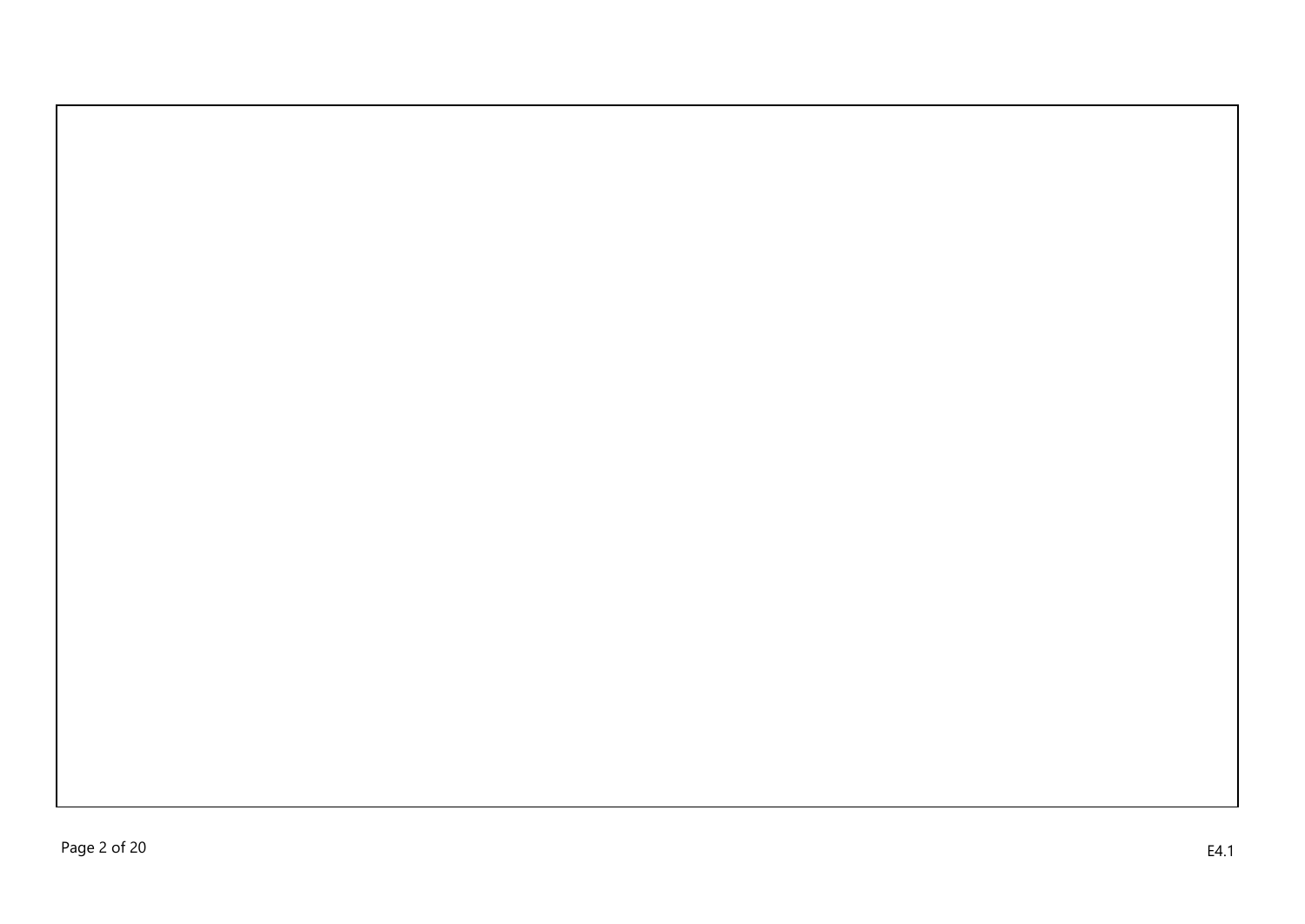| #                 | Island            | House Name             | Name                  | Sex       | National ID | ، ه ، ره<br>مر، مر                      | ىئرىتر                                      |
|-------------------|-------------------|------------------------|-----------------------|-----------|-------------|-----------------------------------------|---------------------------------------------|
|                   | AA. Thoddoo       |                        |                       |           |             |                                         |                                             |
|                   | AA. Thoddoo       | Gulbakaage             | Hussain Hunaif        | M         | A276274     | وه ریږ<br><sub>ک</sub> نو <i>ه ن</i> و  | برسكر بكر رحمته ومحمد                       |
|                   | B. Hithaadhoo     |                        |                       |           |             |                                         |                                             |
| 2                 | B. Hithaadhoo     | Edhuruge               | Ilyas Aboobakuru      | M         | A076295     | ے و و ے<br>پر تعریمی                    | 2272220202020                               |
| <b>B.</b> Maalhos |                   |                        |                       |           |             |                                         |                                             |
| 3                 | <b>B.</b> Maalhos | Bahaareege             | Suhau Ibrahim         | F         | A313125     | پر شمېر ئا                              | وە ئەربى<br>سەدە                            |
| GA. Kondey        |                   |                        |                       |           |             |                                         |                                             |
| 4                 | GA. Kondey        | Ujaalaage              | Amsoodha Hassan Didi  | F         | A086360     | و ۵ ۵ م<br>پرې مو ک                     | ره «مجر پر که کرد در م                      |
| GA. Vilingili     |                   |                        |                       |           |             |                                         |                                             |
| 5                 | GA. Vilingili     | Olhuthilage            | Mohamed Faroog        | M         | A041242     | بر و بر ،<br>مرگوری                     | כנסנכ שמפ<br>במחכנת צימצ                    |
|                   | GDh. Thinadhoo    |                        |                       |           |             |                                         |                                             |
| $6 \overline{6}$  | GDh. Thinadhoo    | <b>Yellow House</b>    | Hazloola Abdul Gadhir | F         | A301350     | ، <i>ہی ر</i> جہ ہے<br>مرمز پر پر       | رەددى رە دەپرىيە<br>ئەين ئىش ھەمرىرتى تېرىر |
|                   | Gn. Fuvahmulah    |                        |                       |           |             |                                         |                                             |
| 7                 | Gn. Fuvahmulah    | Dhoodigan. Vinaa veyre | Mohamed Waheed        | M         | A276437     | دو پر هن په شوه ش                       | ورەر دىر دېگر                               |
| Male'             |                   |                        |                       |           |             |                                         |                                             |
| 8                 | Male'             | Dhaftharu. No RS 9202  | Mohamed Ali           | M         | A009718     | ىرە بەش. ئىرىشقەتمە بىرسە 9202          | ورەرو كەير                                  |
|                   | N. Magoodhoo      |                        |                       |           |             |                                         |                                             |
| 9                 | N. Magoodhoo      | Haveereegulshan        | Mohamed Waheed        | ${\sf M}$ | A203345     | ائەمە بىر ئەھمەتىر<br>__ ئەسىر ئەھمەتىر | ورەرو كەيد                                  |
|                   | R. Angolhitheemu  |                        |                       |           |             |                                         |                                             |
| 10                | R. Angolhitheemu  | Adha                   | Ibrahim Shujau        | M         | A121132     | برتر                                    | دەنزىر شىق                                  |
| 11                | R. Angolhitheemu  | Adha                   | Moomina Shujau        | F         | A157042     | برتر                                    | وو شهر دوود<br><i>د</i> اروس شو <i>ق</i> ه  |
| $ 12\rangle$      | R. Angolhitheemu  | Adha                   | Haseena Adam          | F         | A253297     | برتر                                    | ئەسىرىتىن ئەزىرە<br> -                      |
| $ 13\rangle$      | R. Angolhitheemu  | Adha                   | Fazla Shujau          | F         | A253299     | برتر                                    | كرَ شَوَقَرَ سَفْرَةٍ وَ                    |
| 14                | R. Angolhitheemu  | Adha                   | Farshath Shujau       | F.        | A253301     | برتر                                    | ر و در و در و در و د<br>تر پر شرق مشوقے پر  |
| 15                | R. Angolhitheemu  | Alihivilla ge          | Yoosuf Mohamed        | M         | A011816     | اپر دے دی<br>سرمرمر                     | מכפס כנסנב<br>ת—נצפו כמתכנק                 |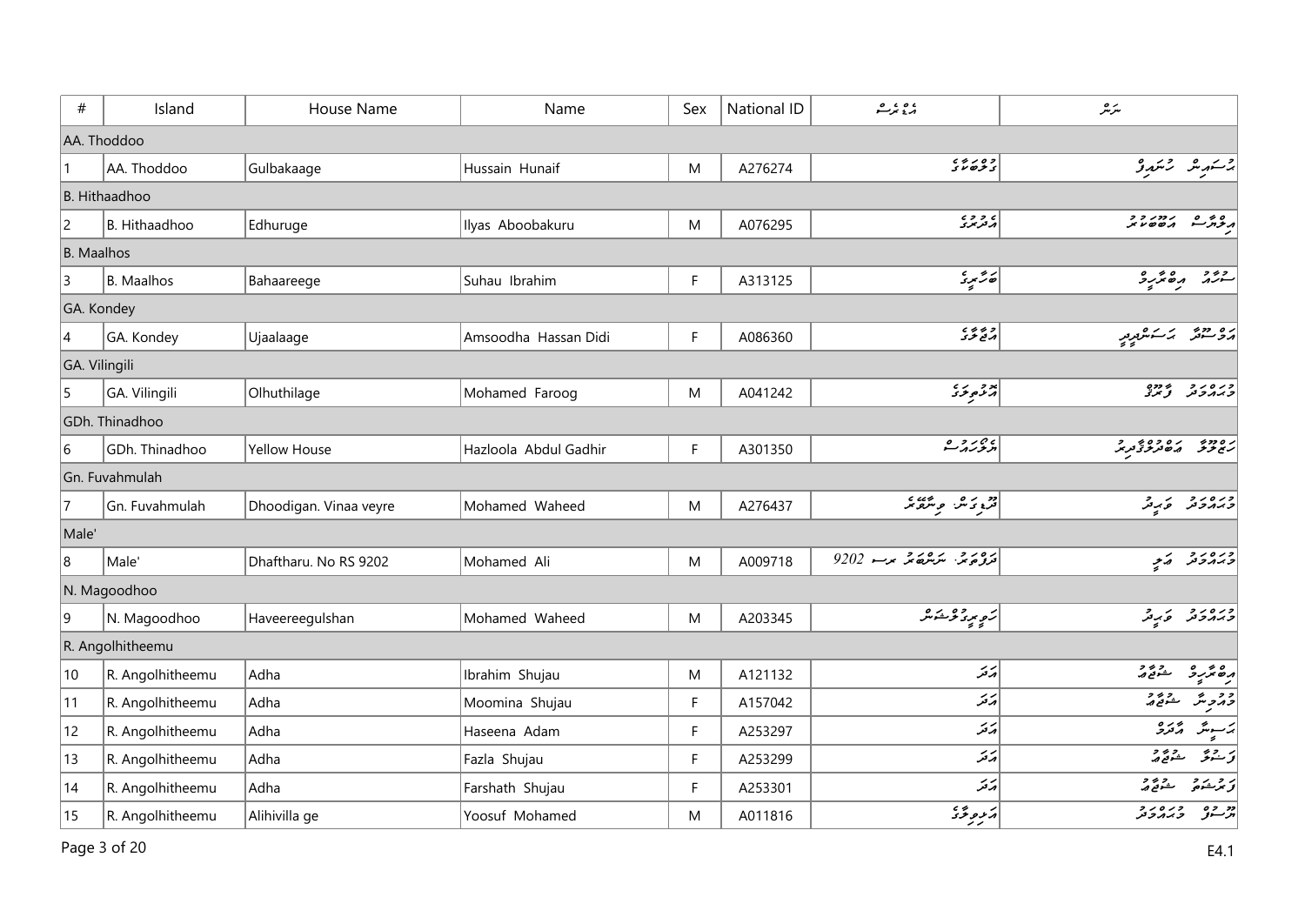| 16 | R. Angolhitheemu | Alihivilla ge | Zubair Mohamed     | M         | A131152 | <br>  در در ژی                       | 37073 3762                                             |
|----|------------------|---------------|--------------------|-----------|---------|--------------------------------------|--------------------------------------------------------|
| 17 | R. Angolhitheemu | Alihivilla ge | Aminath Maaisha    | F         | A242459 | ر<br>د نوعونژی                       | וב<br>הקיימים<br>ر گھرے گھ                             |
| 18 | R. Angolhitheemu | Alithari      | Siththi            | F         | A253466 | وكمعرضو                              | $\frac{1}{2}$                                          |
| 19 | R. Angolhitheemu | Alithari      | Ahmed Mohamed      | M         | A253831 | وكمعرضو                              | بروبرو<br>و ره ر د<br>رنگرونر                          |
| 20 | R. Angolhitheemu | Alithari      | Mohamed Shaheen    | M         | A253956 | لأحرة مر                             | ورەر دېگرىش                                            |
| 21 | R. Angolhitheemu | Alithari      | Khadheeja Ahmed    | F         | A253957 | وكمعرض مبر                           | كزمريح كمكرومر                                         |
| 22 | R. Angolhitheemu | Alithari      | Hassan Shah Ahmed  | M         | A253959 | لأحرة مر                             | بركسكس كمشرح برەبرو                                    |
| 23 | R. Angolhitheemu | Alivaage      | Mohamed Ali        | M         | A253821 | پزیره ی                              | ورەرو كەي                                              |
| 24 | R. Angolhitheemu | Alivaage      | Moosa Mohamed      | M         | A253955 | پر پر پر                             | أوقت وره رو                                            |
| 25 | R. Angolhitheemu | Asseyri       | Hassan Arif        | M         | A242471 | لئەھرىيىسىر                          | يَا سَدُ عَلَمَ الْمَسْرِ وَ                           |
| 26 | R. Angolhitheemu | Asseyri       | Khadheeja Mohamed  | F         | A242473 | لروعيمر                              | و رە ر د<br><i>د بە</i> د تر<br>ترىرىچ                 |
| 27 | R. Angolhitheemu | Asseyri       | Zulaikha Mohamed   | F         | A257515 | لرەپىر                               | و ره ر د<br><i>د ب</i> رگرفر<br>چ ئۇ م <sup>ەش</sup> ر |
| 28 | R. Angolhitheemu | Asseyri       | Mohamed Yoosuf     | M         | A257518 | لره يمير                             | כנסנכ ככם<br><i>כג</i> ו <i>ב</i> כנג וק               |
| 29 | R. Angolhitheemu | Asseyri       | Ahmed Nasheed      | M         | A257526 | لره يهمر                             | أرور والمتحصر                                          |
| 30 | R. Angolhitheemu | Asseyri       | Sameeha Mohamed    | F         | A257527 | بره يھير                             | شوره دره دورو                                          |
| 31 | R. Angolhitheemu | Asseyri       | Zuhudha Mohamed    | F         | A257530 | لتره يھير                            | و و په وره رو<br>پې <i>ر</i> نگر او <i>پر</i> مرونو    |
| 32 | R. Angolhitheemu | Athamaage     | Vizna Yoosuf       | F.        | A242418 | ر ر د »<br>پره <del>و</del> و        | موج مگر مقرح وہ<br>                                    |
| 33 | R. Angolhitheemu | Athamaage     | Gamarunnisa Adam   | F         | A254325 | ر ر د »<br>د ه د د                   | ر ده مرت مدده                                          |
| 34 | R. Angolhitheemu | Athamaage     | Hafeeza Yoosuf     | F.        | A254326 | بر بر بو پر<br>پرچونو <sub>م</sub> ی | پروژه در دوه<br>  پروژه در دوه                         |
| 35 | R. Angolhitheemu | Athamaage     | Yoosuf Hassan      | M         | A254329 | پر په پ<br>  پر پوځو                 | در ده بر په ک                                          |
| 36 | R. Angolhitheemu | Athamaage     | Zeenath Yoosuf     | F         | A254330 | د ر د د<br>  په پور د                | ىپە ئىكرە قارىسى ئۇ                                    |
| 37 | R. Angolhitheemu | Bashimaage    | Hussain Moosa      | ${\sf M}$ | A073882 | ر<br>خورد د                          | برستهر شد وحسة                                         |
| 38 | R. Angolhitheemu | Bashimaage    | Abdul Raheem Moosa | M         | A079538 | ر<br>خ مرد د                         |                                                        |
| 39 | R. Angolhitheemu | Bashimaage    | Ali Moosa          | M         | A103074 | <br> خامرچری                         | $\begin{bmatrix} 2 & 2 \\ -2 & 2 \end{bmatrix}$        |
| 40 | R. Angolhitheemu | Bluewave      | Mohamed Adam       | M         | A028126 | ه ددن ه<br>ن مود و                   | وره رو په ده<br>وبرمرونر مرتزح                         |
| 41 | R. Angolhitheemu | Bluewave      | Nafeesa Gasim      | F         | A257630 | ه دور، ه<br>ن موړو                   | سَمْدٍ سُمَّةً تَحْسِبُونَّ                            |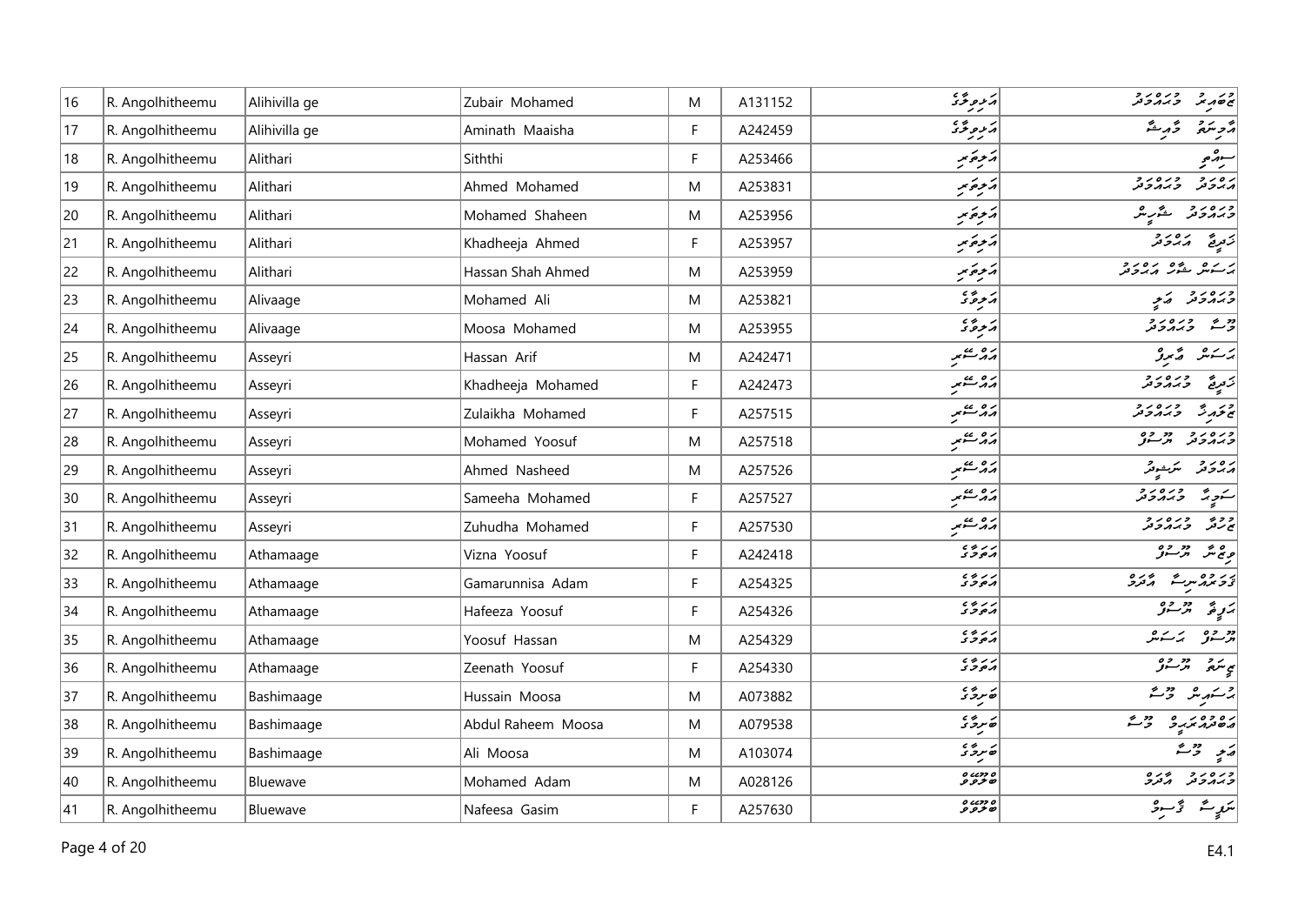| 42 | R. Angolhitheemu | Bluewave         | Raziyya Mohamed           | F  | A257632 | ه دور، ه<br>ن موړو             | 2000 - 2000<br>مرسوم 2000                          |
|----|------------------|------------------|---------------------------|----|---------|--------------------------------|----------------------------------------------------|
| 43 | R. Angolhitheemu | Bluewave         | Ahmed Ziyad               | M  | A257636 | ه دور، ه<br>ن موړو             | رەر دېگرىر<br>مەركىر                               |
| 44 | R. Angolhitheemu | Bluewave         | Shaira Mohamed            | F. | A257638 | ه دور، ه<br>ن موړو             | و رە ر د<br><i>د بە</i> گەر<br>مشمرتمر             |
| 45 | R. Angolhitheemu | <b>Bluewave</b>  | Thomaa Mohamed            | F  | A257640 | ه ددن ه<br>ن <del>ع</del> رو و | و رە ر د<br><i>د ب</i> رگەنز<br>ر و د<br>جوړن      |
| 46 | R. Angolhitheemu | Bluewave         | Agleema Mohamed           | F  | A257643 | ه ددن ه<br>ن <del>م</del> رو و | و ره ر د<br><i>د ب</i> رگرفر<br>بره موځ<br>مرغ موځ |
| 47 | R. Angolhitheemu | Boduge           | Ibrahim Naeem             | M  | A074583 | 580                            | ە ھەترىر <sup>ە</sup><br>سمەر                      |
| 48 | R. Angolhitheemu | Boduge           | Mohamed Adam              | M  | A079401 | 550                            | و ر ه ر و<br>تر پر تر تر<br>پور ہ<br>پر تر تر      |
| 49 | R. Angolhitheemu | Boduge           | Sheereena Adam            | F  | A138660 | پر و م<br>ح و م                | شومرسگر محمده<br> - خونجر محمده                    |
| 50 | R. Angolhitheemu | Boduge           | Zubaida Abdulla           | F  | A255642 | 550                            | ەھقراللە<br>ح ئەمرىتر<br>ئ                         |
| 51 | R. Angolhitheemu | Boduge           | Nasreena Adam             | F  | A255644 | پر و م<br>ح و م                | ىئرىشمېرىش كەترى                                   |
| 52 | R. Angolhitheemu | Burunu           | Mohamed Yoosuf            | M  | A062015 | د د د<br>حامرس                 | כנסני מיפס<br>בגהבה ה-                             |
| 53 | R. Angolhitheemu | Burunu           | Nasheeda Abdul Rasheed    | F  | A254175 | د د د<br>حامرس                 | י<br>תובית היסינו <i>ת הבית היי</i>                |
| 54 | R. Angolhitheemu | Chandhanee Villa | Ahmed Easa Fulhu          | M  | A011814 | ە<br>ئۇستىر س <sub>ە</sub> ر   | ره رو په دوو                                       |
| 55 | R. Angolhitheemu | Chandhanee Villa | Hajara Ali                | F  | A254194 | ڭۇستىر سرەپە قە                | لتفصف الكامح                                       |
| 56 | R. Angolhitheemu | <b>Dhihi</b>     | Rifga Ahmed               | F  | A242515 | ىرىر<br>مركز                   | بروتخ - روبر و                                     |
| 57 | R. Angolhitheemu | Dhilaasaage      | Aminath Sajan             | F  | A242373 | ىر ئۇرىچ ي                     | ۇ ئەسكە ئەسكەنلەر                                  |
| 58 | R. Angolhitheemu | Dhilaasaage      | Ali Mohamed               | M  | A253832 | مرمح ڪري                       | أقدم وبرورة                                        |
| 59 | R. Angolhitheemu | Dhilaasaage      | Hajara Hussain            | F. | A256377 | ەرگەشىمى                       | رَّحْ يَرْ سَهْرِ مَرْ                             |
| 60 | R. Angolhitheemu | Duveydhaaruge    | Mohamed Gasim             | M  | A106442 | وړ پر و د<br>ترو تر بر ت       | ورەر و گەر                                         |
| 61 | R. Angolhitheemu | Eggamuge         | Mukhuthar Mohamed         | M  | A011764 | 55599                          | و ره ر و<br>تر پر ژنر<br>و ه و و<br>تر ځو مخه      |
| 62 | R. Angolhitheemu | Eggamuge         | Yoosuf Mohamed            | M  | A080925 | 55500                          | מ כם כנסנב<br>ת—נצ                                 |
| 63 | R. Angolhitheemu | Eggamuge         | Fathimath Lubna Muhammadh | F  | A242423 | e o voe<br>En En               | ه د د ده په دره د د<br>ژبوده نره سر د بر د تر      |
| 64 | R. Angolhitheemu | Eggamuge         | Jameela Ibrahim           | F  | A254332 | 55500                          | فأجرقت وكالتراجر                                   |
| 65 | R. Angolhitheemu | Eggamuge         | Shakeeba Mohamed          | F  | A254336 | e o voe<br>En En               | و رە ر د<br><i>د ب</i> رگەر<br>شەرىقە<br>ئ         |
|    |                  | Feeroazuge       | Saamiya Ali Fulhu         | F. | A255837 | ه و ه و و<br>مح <b>مدس د</b>   | ستمرش<br>ە پەيوتر                                  |
| 66 | R. Angolhitheemu |                  |                           |    |         |                                |                                                    |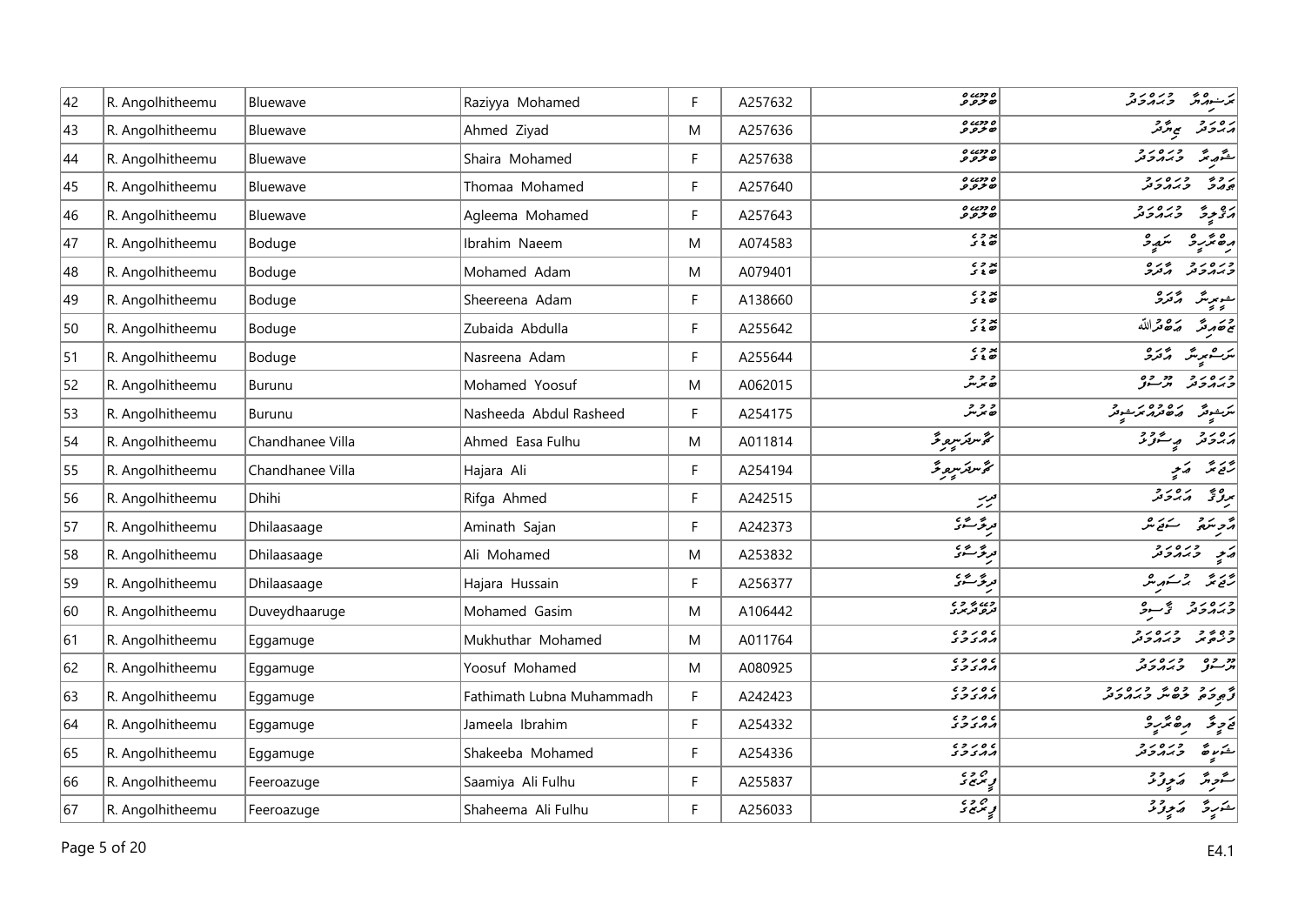| 68 | R. Angolhitheemu | Feeroazuge    | Nazima Ali Fulhu         | F         | A256035 | ە 2 ج<br>م <sub>و</sub> مىرىمى ئ              | ىئى <sub>م</sub> ۇ<br>ە ئىروژ                                                                                                                                                                                                   |
|----|------------------|---------------|--------------------------|-----------|---------|-----------------------------------------------|---------------------------------------------------------------------------------------------------------------------------------------------------------------------------------------------------------------------------------|
| 69 | R. Angolhitheemu | Fehivilla ge  | Ahmed Rasheed            | M         | A009359 | ۇروڭۇ                                         | رەر دېر<br>مەركىر گرېنونر                                                                                                                                                                                                       |
| 70 | R. Angolhitheemu | Fehivilla ge  | Yoosuf Rasheed           | M         | A080354 | ۇروڭۇ                                         | در ده در مرکب در کرد.<br>افزایشونی                                                                                                                                                                                              |
| 71 | R. Angolhitheemu | Fehivilla ge  | Khadeeja Hussain         | F.        | A126150 | د سره د د ؟<br>  د سره د د ؟                  | جەسەم <i>بە</i> ر<br>ترى <sub>مى</sub> چ<br>ئ                                                                                                                                                                                   |
| 72 | R. Angolhitheemu | Fenfiyaazuge  | Ahmed Zaki               | M         | A256061 | ئۇنترى <i>م ھەج</i>                           | رەرد ىم                                                                                                                                                                                                                         |
| 73 | R. Angolhitheemu | Fenfiyaazuge  | Hassan Zakee             | M         | A256064 | ې مهمو پر دې<br>د سرو پر پر                   | پرستمبر ہے ہا                                                                                                                                                                                                                   |
| 74 | R. Angolhitheemu | Fenfiyaazuge  | Zainab Zaki              | F         | A256066 | ع شروع دي.<br> تر شر <sub>و</sub> شيخ د       | تأمر سرة<br>$\frac{1}{3}$                                                                                                                                                                                                       |
| 75 | R. Angolhitheemu | Fenfiyaazuge  | Ibrahim Zakee            | M         | A256068 | ، هروپرۍ<br>ز سر <sub>و</sub> پرۍ             |                                                                                                                                                                                                                                 |
| 76 | R. Angolhitheemu | Fenfiyaazuge  | Fathimath Hassan         | F         | A256070 | ع شروع دي.<br> زينگر پرسي <sub>ک</sub>        | وَجودَةٍ يَسَدَسْ                                                                                                                                                                                                               |
| 77 | R. Angolhitheemu | Fenfiyaazuge  | Shaathiraa Ahmed Zaky    | F         | A256072 | ع ش <sub>ر پر پ</sub> ر د ،<br> زیند پر پر بی | شوه بره دو بر                                                                                                                                                                                                                   |
| 78 | R. Angolhitheemu | Fine Beach    | Mohamed Ali              | M         | A056736 | زَمرِ سُرْھٍ کُو                              | وره رو کړې<br><i>د بر</i> ونر کړې                                                                                                                                                                                               |
| 79 | R. Angolhitheemu | Fine Beach    | Sakeena Moosa            | F         | A253306 | زَ مرسمعه محم                                 | سەرپە قري                                                                                                                                                                                                                       |
| 80 | R. Angolhitheemu | Finifenmaage  | Haleemath Abdulla        | F         | A120416 | ر سرگە شر <i>د ؟</i>                          | بروحة وحقالله                                                                                                                                                                                                                   |
| 81 | R. Angolhitheemu | Finifenmaage  | Maryam Firusha           | F         | A242357 | ر سر شرور د                                   | رەرە پەرشە                                                                                                                                                                                                                      |
| 82 | R. Angolhitheemu | Finivaage     | Azmee Ali Rasheed        | M         | A097574 | وسرءٌ کا                                      | أەلج و أو المراسوم                                                                                                                                                                                                              |
| 83 | R. Angolhitheemu | Finivaage     | Fathmath Moosa           | F.        | A162725 | و سرچ <sup>ء</sup><br>تر سرچ                  | و ده در مور                                                                                                                                                                                                                     |
| 84 | R. Angolhitheemu | Finivaage     | Nahida Abdul Rasheed     | F         | A254177 | و سرچ <sup>ي</sup>                            | شريش كالمعاده بمشور                                                                                                                                                                                                             |
| 85 | R. Angolhitheemu | Finivaage     | Nashiya Abdul Rasheed    | F.        | A254181 | وسرځ ځ                                        | ري ده وه د مرکز د د کليک بالا د مرکز د در د کلي کليک د د کلي به د د کلي کليک به د د کلي کليک د کليک د د کليک ب<br>د کليک بالا کليک د کليک د کليک د کليک د کليک د کليک د کليک د کليک د کليک د کليک د کليک د کليک د کليک د کليک د |
| 86 | R. Angolhitheemu | Finivaage     | Mariyam Rasheeda         | F.        | A254184 | و سرچ ی<br>تر سرچ <sub>ک</sub>                | ويروو برشوش                                                                                                                                                                                                                     |
| 87 | R. Angolhitheemu | Finivaage     | Moosa Rasheed            | M         | A254186 | و سرچ <sup>ء</sup><br>تر سرچ                  | $\begin{array}{cc} \mathcal{E}_{\mathcal{P}} & \mathcal{E}_{\mathcal{P}} \\ \mathcal{E}_{\mathcal{P}} & \mathcal{E}_{\mathcal{P}} \end{array}$                                                                                  |
| 88 | R. Angolhitheemu | Finivaage     | Nazeeha Rasheed          | F         | A254187 | و سرچ ی<br>تر سرچ <sub>ک</sub>                | ىك <sub>ى</sub> پوڭ ئۈشۈش <mark>ە</mark>                                                                                                                                                                                        |
| 89 | R. Angolhitheemu | Finivaage     | Munavvar Hussain Rasheed | M         | A254193 | و سرچ <sup>ي</sup>                            | ورەرو ويكريش ترجيش                                                                                                                                                                                                              |
| 90 | R. Angolhitheemu | Finivilla     | Ali Rasheed Moosa        | M         | A067298 | او سره څه<br><u>ست</u>                        | أريمي الكرسيون وحرامي                                                                                                                                                                                                           |
| 91 | R. Angolhitheemu | Finivilla     | Mohamed Muaaz            | ${\sf M}$ | A253285 | و سره څه<br>نر بر                             | כנסני כביר<br>כגובת כגי                                                                                                                                                                                                         |
| 92 | R. Angolhitheemu | Fiyaathoshige | Hussain Shamil           | M         | A065842 | أويجعرء                                       | برسكريش المشروعة                                                                                                                                                                                                                |
| 93 | R. Angolhitheemu | Gasdhoshuge   | Mohamed Moosa            | M         | A011628 | ر رہ پو و ۽<br>ي سنگرمزي                      | وره رو دورم<br>وبربروتر وت                                                                                                                                                                                                      |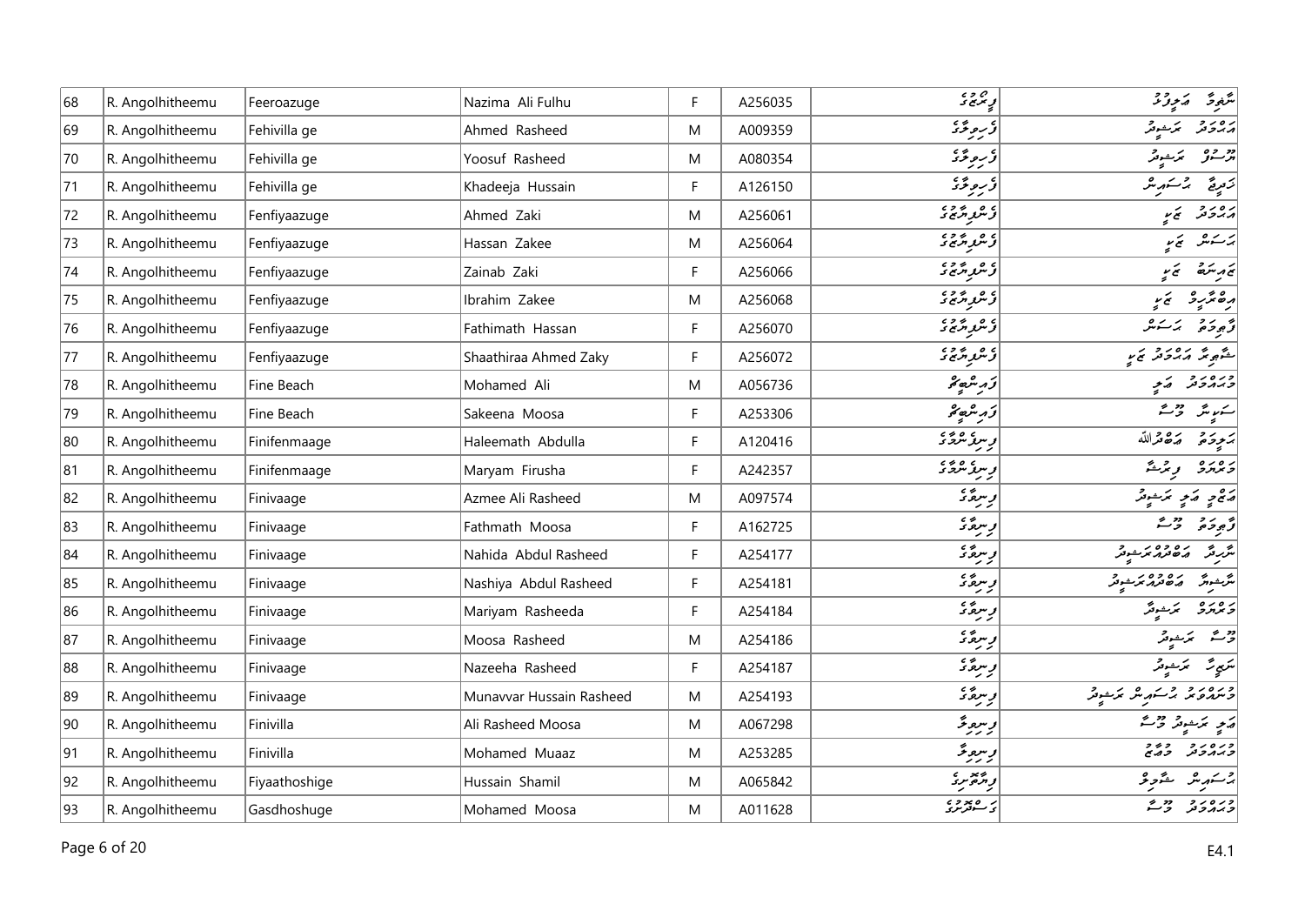| 94  | R. Angolhitheemu | Gasdhoshuge        | Hawwa Mahmood         | F  | A243204 | ر ۔ صوبے<br>کی سنگرمزی                           | ر ه و<br>برد و<br>ر ه دو و<br>تربر <del>و</del> تر |
|-----|------------------|--------------------|-----------------------|----|---------|--------------------------------------------------|----------------------------------------------------|
| 95  | R. Angolhitheemu | Green Light        | Abdul Muhsin Ibrahim  | M  | A253104 | د <sub>مو</sub> سر پخرم ه <mark></mark>          | ره وه وه<br>پر <i>ه تر پر چې</i> سوش<br>رە ئرىر د  |
| 96  | R. Angolhitheemu | Green Light        | Mariyam Rasheed       | F. | A253106 | ە بېرىش <i>رىقى</i><br>ئ                         | رەرە كەشەتر                                        |
| 97  | R. Angolhitheemu | Green Light        | Mohamed Musthafa      | M  | A253109 | ه بر عربر ه<br>د بر عربر ه                       | د پەر ئە<br>و ر ه ر و<br>د بر پر تر                |
| 98  | R. Angolhitheemu | Green Light        | Ahmed Nazim           | M  | A253112 | ا <sub>م</sub> حمد مشركة مربع                    | ەرەر ۋ<br>سَّرى شَر                                |
| 99  | R. Angolhitheemu | Green Light        | Ibrahim Nafiz         | M  | A253113 | وبرعر يره                                        | سٌروِرٌ<br>ەرھەترىر <sup>ە</sup>                   |
| 100 | R. Angolhitheemu | Green Light        | Nadheef Abdul Muhusin | M  | A253115 | ە <sub>مو</sub> شرىخەرى <u>ق</u>                 | ر ه د ه د ه ه<br>پره ترنوچ ژب سوش<br>سرمرو         |
| 101 | R. Angolhitheemu | Green River        | Shuhudha Mohamed      | F  | A242535 | ۇ بېرىئرى <i>رىكى</i> ر                          | ے جمیز میں<br>مشاہر فقر<br>و رە ر د<br>تر پروتر    |
| 102 | R. Angolhitheemu | Green River        | Saamath Mohamed       | F  | A257591 | د <sub>مو</sub> یٹر <sub>مرک</sub> ر<br>         | سەدە<br>و ر ه ر و<br><i>و پر</i> و تر              |
| 103 | R. Angolhitheemu | <b>Green River</b> | Haleema Adam          | F  | A257601 | ە <sub>مو</sub> ىترىرى <i>رى</i>                 | پور ہ<br>مرکز پ<br> پرٔ پرچ                        |
| 104 | R. Angolhitheemu | Gulfaamge          | Sobira Ali            | F. | A254113 | وه پره ،<br>د <del>و</del> نو <del>و</del> د     | يتومز<br>ەتىر                                      |
| 105 | R. Angolhitheemu | Gulfaamge          | Aminath Yoosuf        | F  | A254114 | وه په ه ،<br>د تروڅ د                            | دد بره<br>در سور<br>أأروسهم                        |
| 106 | R. Angolhitheemu | Gulfaamge          | Fathmath Shahidha     | F  | A254116 | وه و ه ه ،<br>  د نوگر د د                       | و مرد د<br>تر مورد م<br>ستەرقر                     |
| 107 | R. Angolhitheemu | Gulfaamge          | Abidha Yoosuf         | F  | A254117 | وه پوه ء<br>  <mark>ۍ نو</mark> ز و <sub>ک</sub> | ر<br>مُره تر<br>دد ده<br>در سو                     |
| 108 | R. Angolhitheemu | Gulshan            | Mohamed Rasheed       | M  | A057385 | د وي ش <sub>ک</sub> ر ه                          | ورەر و پرجونز                                      |
| 109 | R. Angolhitheemu | Gulshan            | Aminath Mohamed       | F  | A253267 | <sup>3</sup> وھ شەھر                             | و ر ه ر د<br>تر بر پر تر<br>ړځ سرچ                 |
| 110 | R. Angolhitheemu | Gulshan            | Ahmed Rasheed         | M  | A253270 | 3 مۇشەھر                                         | أرور و مرشوش                                       |
| 111 | R. Angolhitheemu | Gulshan            | Asima Rasheed         | F. | A253271 | <sup>3</sup> وھ شەھر                             | لأسود كالمشوقر                                     |
| 112 | R. Angolhitheemu | Hamaroalhi         | Ahmed Yoosuf          | M  | A011590 | رَدَ تَرْمِ                                      | بر ه بر د<br>م <i>رگ</i> د کر<br>ېږمبره            |
| 113 | R. Angolhitheemu | Hamaroalhi         | Zulfa Yoosuf          | F  | A254346 | ىر رە<br>ش <b>ە</b> ئىرىم                        | وه پور دو<br>بح فرق اور سوتو                       |
| 114 | R. Angolhitheemu | Havaa              | Mohamed Riffath       | M  | A253247 | رپچ                                              | כנסנכ<br>כמוכני תצום                               |
| 115 | R. Angolhitheemu | Hilihilaage        | Ahmed Rasheed         | M  | A088491 | ر ور د د د<br>بر بر                              | رەر پەيد                                           |
| 116 | R. Angolhitheemu | Hilihilaage        | Mohamed Yoosuf        | M  | A122578 | ر و ر و <sup>ی</sup><br>ر د ر                    | دد وه<br>و رە ر د<br>تر پر تر تر                   |
| 117 | R. Angolhitheemu | Hilihilaage        | Ali Fayaaz            | M  | A163469 | ار ورؤء<br><u>ربر ر</u>                          | أەسم وگريم                                         |
| 118 | R. Angolhitheemu | Hilihilaage        | Aminath Ali           | F. | A254343 | رورۇ،                                            | أروسرة<br>ەتىر                                     |
| 119 | R. Angolhitheemu | Hilihilaage        | Shiyaama Yoosuf       | F  | A254349 | ر ور د د د<br>بر بر                              | شەدگر گر<br>ېږم ده                                 |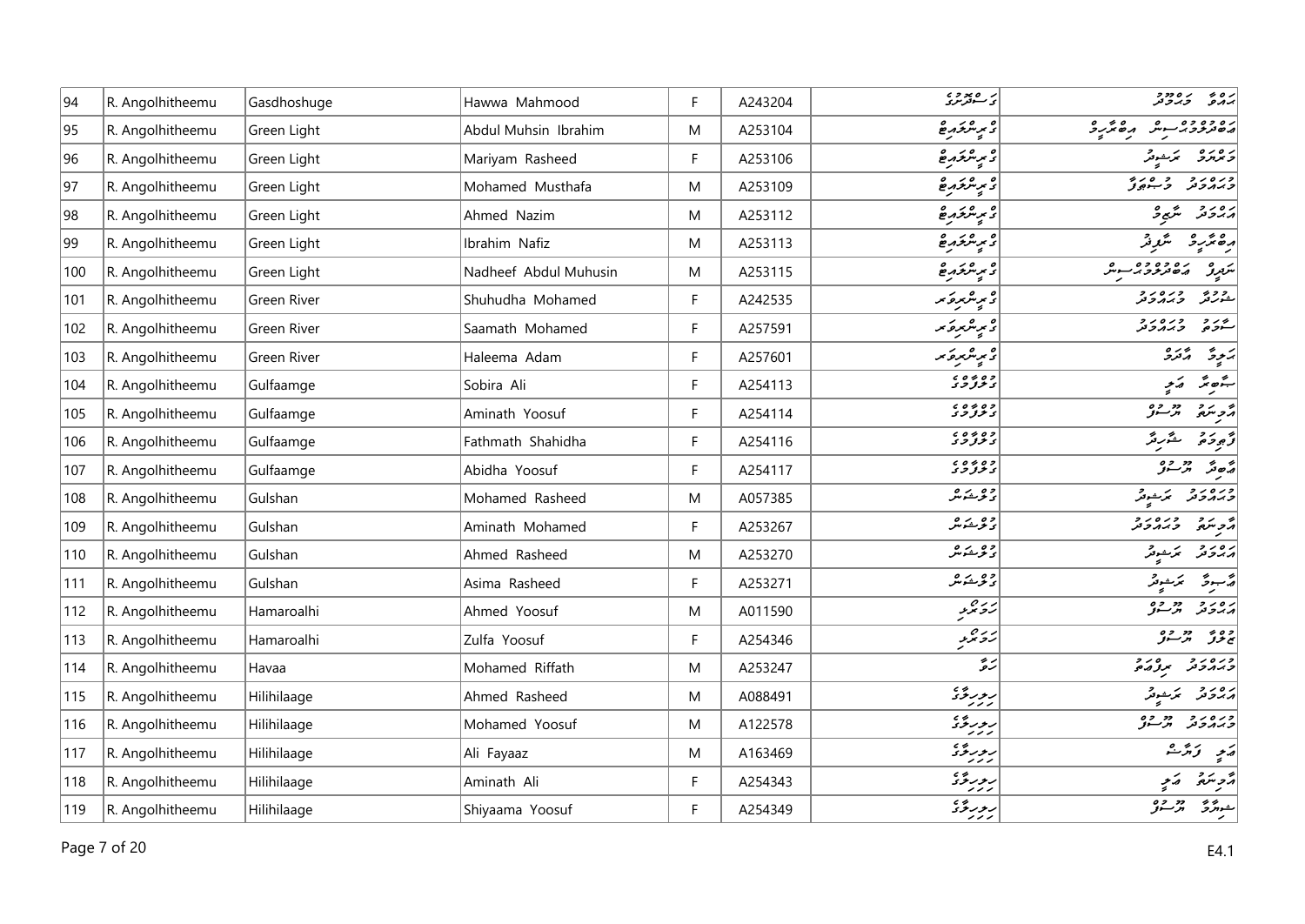| 120 | R. Angolhitheemu | Hilihilaage       | Ibrahim Faiz            | M           | A254350 | ر د ر د د ؟<br>۱                                  | ترمرج<br>ەھ ئ <sup>ۆ</sup> ر ۋ                          |
|-----|------------------|-------------------|-------------------------|-------------|---------|---------------------------------------------------|---------------------------------------------------------|
| 121 | R. Angolhitheemu | Hithaffinivaage   | Ahmed Shifaau           | M           | A242485 | <br>  پەھۇر سرچ ئى                                | بر 2 مر 2<br>مربر <del>5</del> تر<br>شوقر <i>ه</i><br>ر |
| 122 | R. Angolhitheemu | Hithaffinivaage   | Asma Hassan             | F           | A257646 | پەنزى <sub>ر موق</sub> دى<br>  پەنزىر مىرىقە ئ    | برسەپىر<br>ىرمەتى                                       |
| 123 | R. Angolhitheemu | Hithaffinivaage   | Hawwa Moosa             | F           | A257648 | رەۋرىر پەيج                                       | ر ه پر<br>پروگ<br>دو معه                                |
| 124 | R. Angolhitheemu | Hudhu Villa       | Aminath Easa Fulhu      | F           | A254196 | رقرعرمحر                                          | أأرضع ويستوفر                                           |
| 125 | R. Angolhitheemu | Hudhu Villa       | Mariyam Shaheena        | F           | A254199 | 2قرە ئۇ                                           | ر ه ر ه<br>د بربر د<br>شقەر بىگر                        |
| 126 | R. Angolhitheemu | Hudhu Villa       | Nasiha Ahmed            | $\mathsf F$ | A254205 | 2قرُهِ قُرْ                                       | بر 2 ر ح<br>م <i>ر</i> بر <del>و</del> تر<br>متزجير     |
| 127 | R. Angolhitheemu | Hudhu Villa       | Ahmed Hussain           | M           | A256373 | رقره و گ                                          | أرەرو وسىر مى                                           |
| 128 | R. Angolhitheemu | Hudhu Villa       | Fathimath Unoosha Ahmed | F           | A350808 | رقره و گ                                          | و د د دود د د د د                                       |
| 129 | R. Angolhitheemu | Hudhufinifenmaage | Ahmed Ali Fulhu         | M           | A257653 | ژور پیرو عرمهٔ د                                  | أرور والمتحوف                                           |
| 130 | R. Angolhitheemu | Hudhufinifenmaage | Mariyam Nuha            | F           | A257656 | ر د د <sub>م</sub> رسو شرځ د                      | ىترج<br>ر ه بر ه<br>تر <del>ب</del> ر بر                |
| 131 | R. Angolhitheemu | Jahaamugurige     | Naseema Adam            | F           | A256164 | ر ۶۶۶ مر <sub>ی</sub><br>محاک <sup>ل</sup> تر مرد | پر ہ<br>مرکز ژ<br>ىئرسىدۇ                               |
| 132 | R. Angolhitheemu | Jahaamugurige     | Ahmed Haasim            | M           | A256166 | ر ۶۶۶۶ و<br>مح تر <del>و</del> ۶ مری              | رەرو ئەسو                                               |
| 133 | R. Angolhitheemu | Javaahiruge       | Aminath Yoosuf          | F.          | A254234 | <br>  نئے حرکب سری                                | و سره دو ده<br>مرح مر                                   |
| 134 | R. Angolhitheemu | Javaahiruge       | Fathimath Abdulla       | F           | A254236 | ر پر د ه<br> فع قر سر پر د                        | قرج حرم حرمه وكالله                                     |
| 135 | R. Angolhitheemu | Javaahiruge       | Abdulla Hassan          | M           | A254242 | د پور د د ،<br>  ق حر مر بر د                     | رەقراللە برىكە                                          |
| 136 | R. Angolhitheemu | Javaahiruge       | Mohamed Abdulla         | M           | A254244 | ئەقرىرىدى                                         | وره رو ده دالله                                         |
| 137 | R. Angolhitheemu | Javaahiruge       | Faheema Abdulla         | F           | A254245 |                                                   | برە قراللە<br>ۇ رۇ                                      |
| 138 | R. Angolhitheemu | Javaahiruge       | Faiza Abdulla           | F           | A254247 |                                                   | قَرَمَ يَرْهُ قَرْاللّهِ                                |
| 139 | R. Angolhitheemu | Javaahiruge       | Faruzana Abdulla        | F           | A254248 | ئەقرىرىدى                                         | تر حريج مثر - مركز قرالله                               |
| 140 | R. Angolhitheemu | Javaahiruge       | Nasfa Abdulla           | F           | A405280 | ئەقرىرى                                           | تترعوش وكافدالله                                        |
| 141 | R. Angolhitheemu | Jeezaage          | Ahmed Rasheed Ali       | M           | A078943 | ءِ ج<br>في پخ ک                                   | أرواد أكراسي أأوالمجمج                                  |
| 142 | R. Angolhitheemu | Jeezaage          | Sanfa Ali               | F           | A254095 | فويح و                                            | سەھدىقە ھەمىيە                                          |
| 143 | R. Angolhitheemu | Jeezaage          | Ibrahim Ali             | M           | A254101 | جویج د                                            | دەندىر<br>ەتىر                                          |
| 144 | R. Angolhitheemu | Kaneeru Villa     | Faisal Naseem           | M           | A095090 | مأسر برتمو قر                                     | تەرىبىۋ                                                 |
| 145 | R. Angolhitheemu | Kaneeru Villa     | Aminath Ali             | F           | A125874 | ئەس <sub>رىم</sub> رىرى<br>ئ                      | أأروبتهم أأأتمج                                         |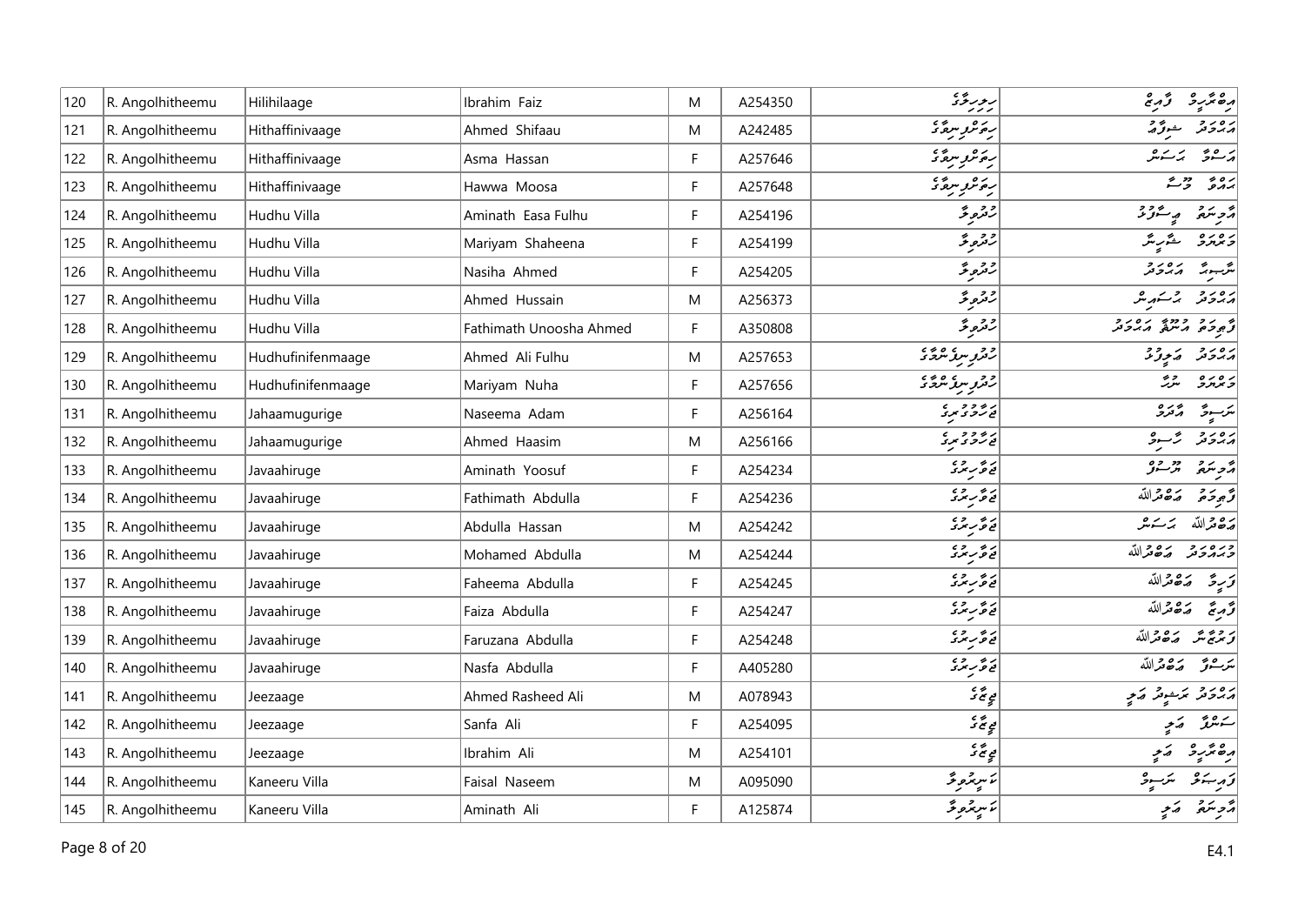| 146 | R. Angolhitheemu | Kaneeru Villa | Ali Naseem           | M           | A140612 | ئەسرىرى ئە                 | ىئرسەۋ<br>يمنج                                         |
|-----|------------------|---------------|----------------------|-------------|---------|----------------------------|--------------------------------------------------------|
| 147 | R. Angolhitheemu | Kaneerumaage  | Hajara Hameed        | F           | A104592 | ر<br>مأسو پر ژی            | پەر بە<br>رىخ ئىر                                      |
| 148 | R. Angolhitheemu | Kaneerumaage  | Ali Hameed           | M           | A155494 | ئەسر پر ئە <sup>ي</sup>    | ړې د په                                                |
| 149 | R. Angolhitheemu | Kaneerumaage  | Aminath Mohamed      | $\mathsf F$ | A255096 | پېښېږي کا                  | و ره ر و<br><i>و پر</i> و تر<br>پ <sup>و</sup> پر سرچ  |
| 150 | R. Angolhitheemu | Karankaage    | Adam Ibrahim         | M           | A116076 | ر ر ه و د ،<br>ما بر سرد د | پور ہ<br>پر تر تر<br>برە ئۆر ۋ                         |
| 151 | R. Angolhitheemu | Kethi         | Mohamed Nabeel       | M           | A242528 | تنمعج                      | و ر ه ر د<br>تر پر ژ تر<br>سرّە ئر                     |
| 152 | R. Angolhitheemu | Kethi         | Ali Mohamed          | M           | A254334 | ء<br>موھ                   | أەمو دىرەرد                                            |
| 153 | R. Angolhitheemu | Kethi         | Fathmath Shuhana     | F           | A254337 | ء<br>موھ                   | و و دورو<br>و دوره شور شور                             |
| 154 | R. Angolhitheemu | Kethi         | Niuma Yoosuf         | F           | A254458 | اءِ<br>الأمو               | $\overline{\mathcal{Z}}$<br>دو د ه<br>در سور           |
| 155 | R. Angolhitheemu | Kinaaraa      | Mariyam Hameedha     | $\mathsf F$ | A253284 | ىدىشرىتىگە                 | دەرە بەدۇر                                             |
| 156 | R. Angolhitheemu | Kinaaraa      | Yoosuf Mohamed       | M           | A253829 | ر متریخه                   | و ره ر د<br><i>و پر پ</i> رتر<br>در مره<br>در سرو      |
| 157 | R. Angolhitheemu | Kinaaraa      | Saeeda Mohamed       | F           | A254984 | ىرىترىتر                   | و رە ر د<br><i>د بر</i> گرىز<br>سئەرىتىر               |
| 158 | R. Angolhitheemu | Kiyavaage     | Mohamed Hassan       | M           | A047974 | ر د ه ،<br>د گرو د         | ورەرو پەسكىر                                           |
| 159 | R. Angolhitheemu | Kiyavaage     | Ali Nabeeh Mohamed   | M           | A242454 | ر بر د ،<br>د مرکو د       | ړې شوه د دره د                                         |
| 160 | R. Angolhitheemu | Kiyavaage     | Aminath Mohamed      | F           | A255682 | ر د د ،<br>د دره د         | و ره ر و<br>تر <i>پر</i> وتر<br>پ <sup>ر</sup> تر سرچ  |
| 161 | R. Angolhitheemu | Kiyavaage     | Hassan Ashraf        | M           | A255685 | ر د د ،<br>د دره د         | برسەش برىشىدۇ                                          |
| 162 | R. Angolhitheemu | Manfaa        | Ahmed Niyaz          | M           | A026484 | ىز شرىچ                    | גפנ תוצם                                               |
| 163 | R. Angolhitheemu | Manfaa        | Mohamed Shabeen      | M           | A242525 | ىر ھەمچ                    | ورەرو شەھىر                                            |
| 164 | R. Angolhitheemu | Manfaa        | Khadeeja Qasim       | F           | A256056 | ئەشقە                      | و مسور<br>ر<br>زَمَدِيَّ                               |
| 165 | R. Angolhitheemu | Manfaa        | Aminath Nashaa       | F           | A256059 | ئەشقە                      | و څخه سرچ<br>سرَحةٌ                                    |
| 166 | R. Angolhitheemu | Manzil        | Abdulla Hassan Fulhu | M           | A127703 | ئەنتىبى پى                 | بر25 الله<br>پر کے منگلی تو                            |
| 167 | R. Angolhitheemu | Manzil        | Zahira Shafeeg       | $\mathsf F$ | A257614 | ۇ ئىرىمۇ                   | چ <i>ريگ ڪورِ و</i>                                    |
| 168 | R. Angolhitheemu | Mariyanmaage  | Mariyam Usman        | F           | A125952 | ر بەرەپە<br>5 بىرەر سرچە   | و ه و و ه<br>مرغو څر<br>ر ه ر ه<br><del>د</del> بربرگر |
| 169 | R. Angolhitheemu | Merin Villa   | Ameena Hassan Fulhu  | F           | A253303 | د بر یثرو ژ                | أرَجِسٌ بُرَ يَسْتَغْفِرُ مُدْ                         |
| 170 | R. Angolhitheemu | Mirihimaage   | Abdulla Waseem       | M           | A061657 | وبررده                     | مَدْهُ مَرْاللّه وَ سِورْ                              |
| 171 | R. Angolhitheemu | Mirihimaage   | Mohamed Nihaan       | M           | A242475 | <br>  د برر د د            | ورەرو سەھ                                              |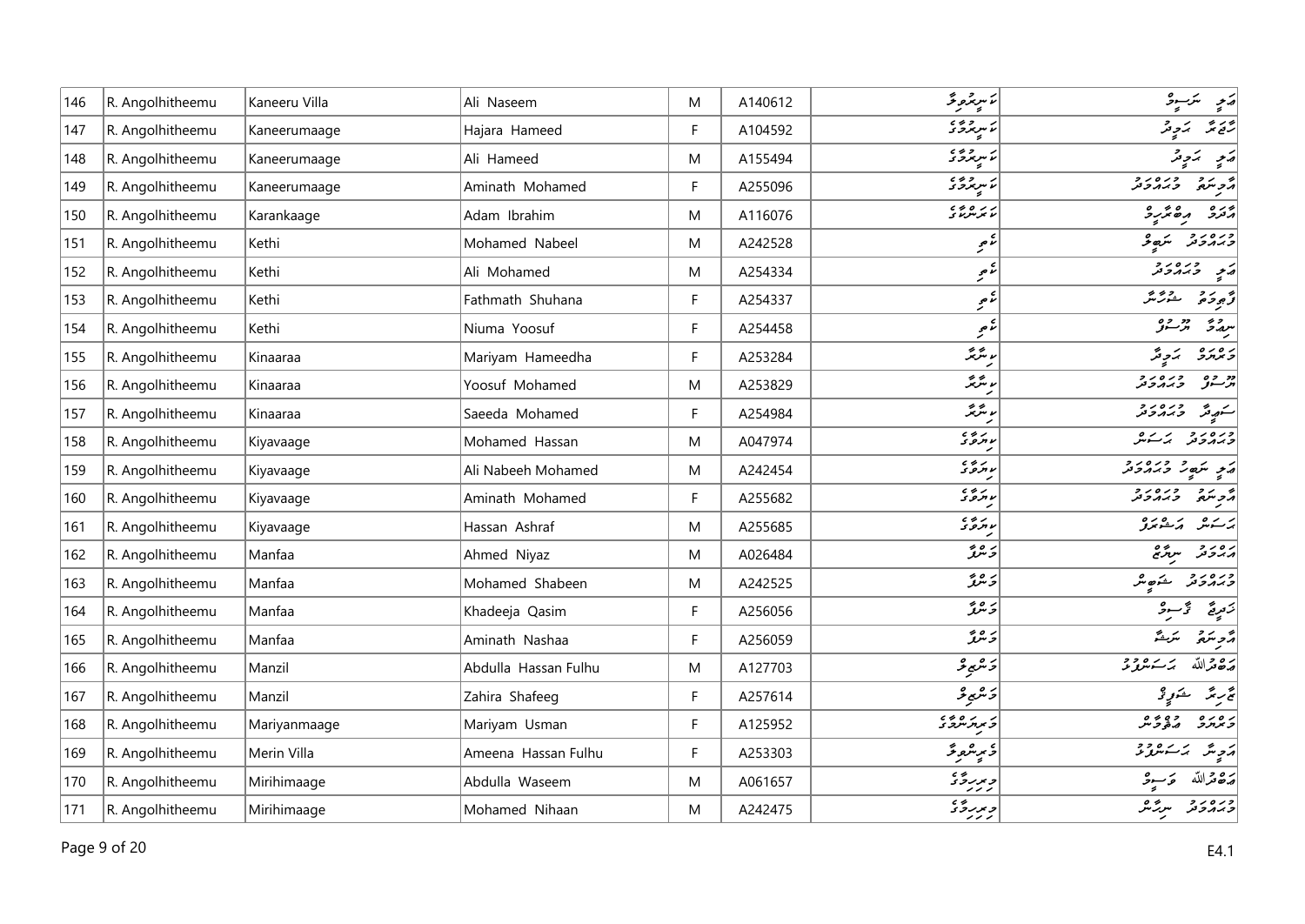| 172 | R. Angolhitheemu | Moomia         | Moosa Misbah Adam       | M           | A242386 | ودير                           | وقد وجده وره                                               |
|-----|------------------|----------------|-------------------------|-------------|---------|--------------------------------|------------------------------------------------------------|
| 173 | R. Angolhitheemu | Moomia         | Khadeeja Yoosuf         | E           | A254115 | ادو پژ                         | دو 2.2<br>در سوز<br>ئرَىمٍدٍ<br>سَ                         |
| 174 | R. Angolhitheemu | Moonimaage     | Hussain Hassan Manik    | M           | A114244 | دو په په<br>د سرچ د            | يمسكهاش المرسكس كالبرج                                     |
| 175 | R. Angolhitheemu | Moonimaage     | Fathimath Hussain Manik | F           | A159404 | دو په په<br>د سرچ د            | جر سے مر ملز کے سربر<br>و څوخه                             |
| 176 | R. Angolhitheemu | Moonimaage     | Afiya Hassan            | $\mathsf F$ | A253116 | وو<br>د سرچ <sub>ک</sub>       | وتمويژ<br>برسەيىتىر                                        |
| 177 | R. Angolhitheemu | Moonimaage     | Khadheeja Hussain Manik | $\mathsf F$ | A253118 | دو په په<br>د سرچ د            | تزىرىچ<br>جر کے مر مرکز کے سربر                            |
| 178 | R. Angolhitheemu | Muraka         | Ibrahim Adam            | M           | A011815 | د ر ر<br>ر بر ر                | קסת כי הנקס<br>קסת כ                                       |
| 179 | R. Angolhitheemu | Muraka         | Hawwa Mohamed           | F           | A253320 | وبرر                           | ر ە بە<br>بەد ق<br>و ره ر د<br><i>د ب</i> رگرفر            |
| 180 | R. Angolhitheemu | Muraka         | Madheeha Ibrahim        | F           | A253321 | ويرز                           | ىر مور <sup>ى</sup><br>ئە<br>ەر ھەترىر <i>3</i>            |
| 181 | R. Angolhitheemu | Muraka         | Adam Zahir              | M           | A253323 | ويرز                           | پەرە<br>مەنىرى<br>پچ سر پخه                                |
| 182 | R. Angolhitheemu | Muraka         | Mohamed Ibrahim         | M           | A253325 | ويرز                           | و ره ر د<br><i>و پر</i> پر تر<br>برە ئۆرۈ                  |
| 183 | R. Angolhitheemu | Muraka         | Ahmed Zihaan            | M           | A253326 | ويرز                           | ړه پر پر عم                                                |
| 184 | R. Angolhitheemu | Muringu        | Mohamed Ali Fulhu       | M           | A022704 | 3 برسرم                        | כממכת התנצ                                                 |
| 185 | R. Angolhitheemu | Muringu        | Ahmed Jazlaan Mohamed   | M           | A242384 | د برسر<br>                     | ر ہ ر د برہ ہ ہ د د ہ ر د<br>ג ر د تر تو تر تر تر د ر د تر |
| 186 | R. Angolhitheemu | Muringu        | Fathmath Nadha Mohamed  | F           | A242385 | ومرسر                          | تحج و و ده در در د                                         |
| 187 | R. Angolhitheemu | Mushthareege   | Musthafa Yoosuf         | M           | A149691 | اتر شهر در بر<br>افز شهره مورد | و ەرەپ دەرە                                                |
| 188 | R. Angolhitheemu | Mushthareege   | Aminath Yoosuf          | F           | A256383 | د شوړ <sub>مو</sub> ځ          | د سره د ده وه                                              |
| 189 | R. Angolhitheemu | Mushthareege   | Mujuthaba Yoosuf        | M           | A256386 | د شوړې په <sup>پ</sup>         | و و ر پر<br>تر قع ح<br>دد حره                              |
| 190 | R. Angolhitheemu | Nares          | Ahmed Mohamed           | M           | A049833 | متزبئر مشر                     | ג סגב בג סגב<br>גגבע בגגבע                                 |
| 191 | R. Angolhitheemu | Naseema Manzil | Mohamed Zaidaan Abdulla | M           | A242365 | <br>  سرسوچە تەرىپى<br>        | ورەرو برمزش مەھىراللە                                      |
| 192 | R. Angolhitheemu | Naseema Manzil | Rahuma Hussain          | $\mathsf F$ | A253793 | ىئەسى <i>ر ئەڭ ئىگر</i> بۇ     | برە ئەسىر ش                                                |
| 193 | R. Angolhitheemu | Naseemee Hiyaa | Shakeela Ahmed          | $\mathsf F$ | A104728 | ىئەسىزىرىدىگە<br>ئەسىرىدىكە    | بر ٥ پر و<br>م <i>ر</i> بر <del>و</del> تر<br>  شەرىقى     |
| 194 | R. Angolhitheemu | Naseemee Hiyaa | Nazeera Ahmed           | $\mathsf F$ | A158771 | مەسىرىر بەر<br>ئىسمىقىلىپ      |                                                            |
| 195 | R. Angolhitheemu | Naseemee Hiyaa | Hussain Ahmed           | M           | A253976 | ىئەسىرىرىدىگە<br>ئەسىرىدىن     | ج سکه شرکت مرکز در در در سرکت می<br>مسلمانی                |
| 196 | R. Angolhitheemu | Naseemee Hiyaa | Fazeela Ahmed           | $\mathsf F$ | A253978 | ىئەسەمەر بىر<br>ئەسىمە         | ۇ سىيۇ<br>ر ٥ ر و<br>د بر <del>و</del> تر                  |
| 197 | R. Angolhitheemu | Naseemee Hiyaa | Zoona Ahmed             | F           | A253979 | ىئەسىز بەرگە<br>سىسىم ئە       | دد می در در د<br>بح س                                      |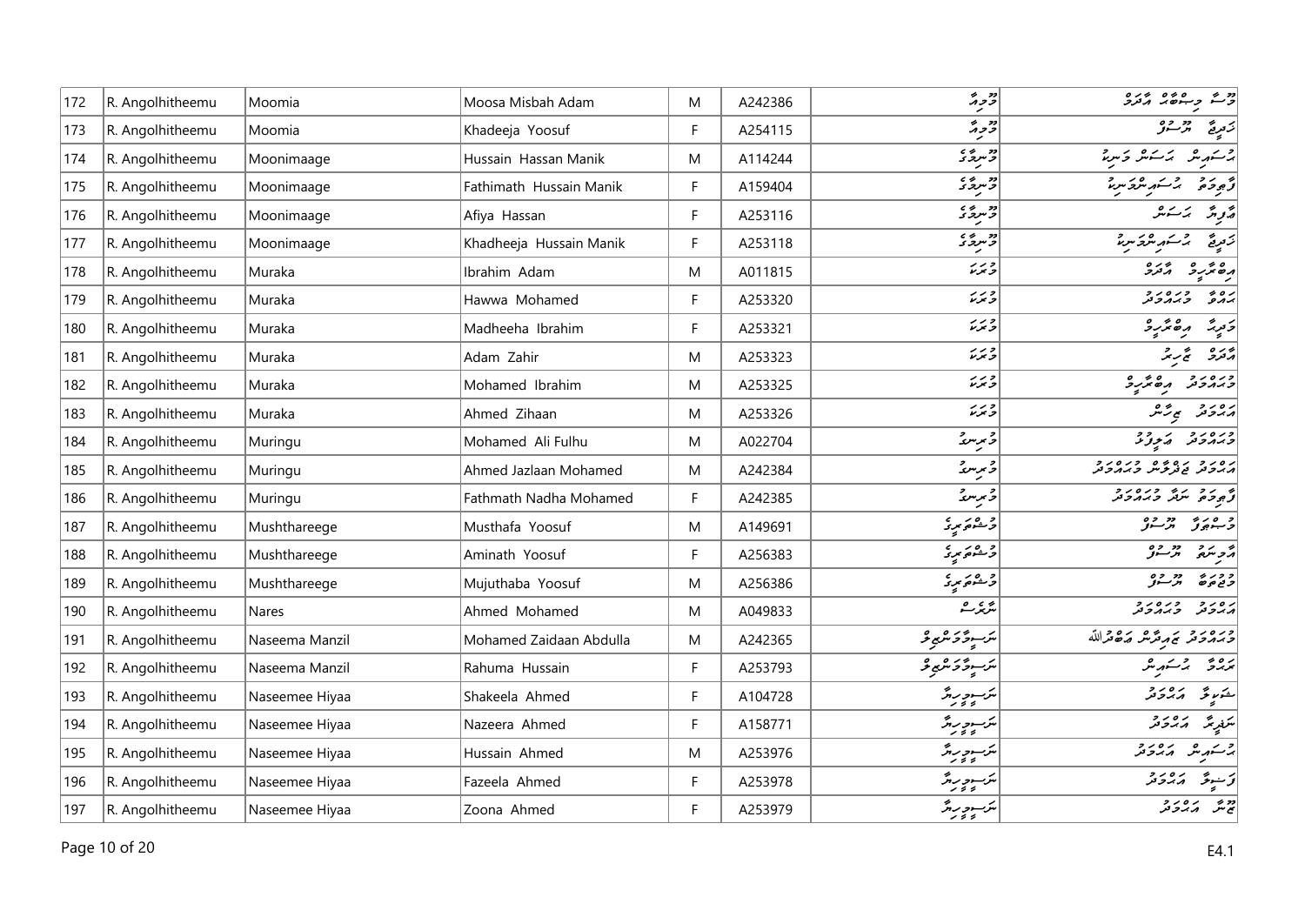| 198 | R. Angolhitheemu | Naseemee Hiyaa  | Ibrahim Ahmed         | M           | A253980 | مكرسوچە رەڭر<br>مەسىم ئەسىم           | بر 2 ر ح<br>م <i>ر</i> بر <del>5</del> تر<br>5,501          |
|-----|------------------|-----------------|-----------------------|-------------|---------|---------------------------------------|-------------------------------------------------------------|
| 199 | R. Angolhitheemu | Naseemee Villa  | Fathimath Yoosuf      | F           | A160660 | ىئرسوچە بۇ<br>ئىستىقى بەر             | دد حره<br>و بر د<br>ترموز م                                 |
| 200 | R. Angolhitheemu | Naseemee Villa  | Zareena Yoosuf        | F.          | A254457 | ىئرسوچە بۇ                            | ئج مېرىتىر<br>در حيدو                                       |
| 201 | R. Angolhitheemu | Naseemee Villa  | Aminath Yoosuf        | F           | A254459 | ىئرسوچە بۇ                            | ړ څر سرچ<br>ېز پەيي                                         |
| 202 | R. Angolhitheemu | Naseemee Villa  | Mohamed Yoosuf        | M           | A254461 | ىئەسپە <sub>چ جو</sub> ىگە            | دد حرو<br>و ر ه ر د<br>تر پر ژ تر                           |
| 203 | R. Angolhitheemu | Naseemee Villa  | Ahmed Yoosuf          | M           | A254462 | ىئەسىرە دۇ.<br>ئىستىقىنىڭ             | גם ג' מי כם<br>ג'ג' כנק ה                                   |
| 204 | R. Angolhitheemu | Naseemee Villa  | Ali Nihadhu           | M           | A254463 | ىئەسىرە دېگە<br>ئىقلىقىلىقى           | أەسمجە سرچىقر                                               |
| 205 | R. Angolhitheemu | Nirolhuge       | Mariyam Ibrahim       | F           | A256136 | بر و د<br>سرپونوی                     |                                                             |
| 206 | R. Angolhitheemu | Orchid Villa    | Mohamed Mumthaz       | M           | A253966 | ەر بە ئوقر                            | 0 <i>4 0 7</i><br>7 7 9 7 7<br>و ر ه ر د<br>تر پر تر تر     |
| 207 | R. Angolhitheemu | Raazudhan       | Adam Yoosuf           | M           | A061421 | یر و یر ه<br>مربع تر س                | ېږم ده<br>پور ہ<br>پرترنژ                                   |
| 208 | R. Angolhitheemu | Raiybageechaage | Ibrahim Haroon        | M           | A011052 | ره د په ده د                          | بر دو ه<br>رنجو نگر<br>ەر ھەتمەر 2<br>ر                     |
| 209 | R. Angolhitheemu | Raiybageechaage | Waheedha Haroon       | F           | A255763 | بره د په په د                         | پر دو ه<br>رنجو پس<br>ئر پر پڙ<br>ح                         |
| 210 | R. Angolhitheemu | Raiybageechaage | Mariyam Liusa Abdulla | F.          | A255773 | ره د په ده د                          | رەرە بەر ئەھىراللە                                          |
| 211 | R. Angolhitheemu | Raiyvilla ge    | Aneesa Adam           | $\mathsf F$ | A256355 | ره<br>مر <sub>حوم</sub> ونړ           | ړَ سربے گرمزد                                               |
| 212 | R. Angolhitheemu | Raiyvilla ge    | Aminath Fazna         | F           | A256367 | ره<br>مر <sub>حوم</sub> ونړ           | أزمر بمرد<br>تو نج مگر                                      |
| 213 | R. Angolhitheemu | Rankokaage      | Mohamed Ali           | M           | A102730 | ر ٥ پر دي<br>برس لا ک                 | ورەرد كې                                                    |
| 214 | R. Angolhitheemu | Rankokaage      | Moosa Rameez          | M           | A161405 | ر ٥ پر <i>٤ ٥</i><br>برس <i>٧ ٧ ي</i> | وژنځ تر <sub>و</sub> یځ<br>د                                |
| 215 | R. Angolhitheemu | Rankokaage      | Hussain Rameez        | M           | A161406 | ر ٥ پر <i>٤ ٥</i><br>برس <i>٧ ٧ ي</i> | بر کشمر مشر میکردیم                                         |
| 216 | R. Angolhitheemu | Rankokaage      | Hawwa Mohamed         | $\mathsf F$ | A255055 | ر ٥ پر <u>»</u> ۽<br>برس <i>د</i> ا ر | ورەرد<br>ر ه و<br>برد و                                     |
| 217 | R. Angolhitheemu | Rankokaage      | Azeeza Mohamed        | F           | A255057 | ر ەيدىر<br>بىر سرىرىرى                | و رە ر د<br>تر پر پر تر<br>لهُ بِي تَح                      |
| 218 | R. Angolhitheemu | Roze Meed       | Mariyam Nafeeha       | F           | A242392 | 0 مرج حر ۽<br>مربح ح <sub>و</sub> ۽   | رەرە سَعٍ پَّ                                               |
| 219 | R. Angolhitheemu | Roze Meed       | Mohamed Moosa         | M           | A253812 | ە ە<br>ئىرىم يە ي                     | و ر ه ر د<br>تر پر تر تر                                    |
| 220 | R. Angolhitheemu | Roze Meed       | Hawwa Easa Fulhu      | F           | A254200 |                                       | برە ئەسەدى                                                  |
| 221 | R. Angolhitheemu | Roze Meed       | Fathimath Shifaza     | $\mathsf F$ | A254201 | ە ھەم ھەم<br>مەنبى ھەم                | و و ده شوو ه                                                |
| 222 | R. Angolhitheemu | Roze Meed       | Ziyaadha Ahmed        | F           | A254204 | ە ھەم ھ<br>مەنبى ھەم                  | ې پر ژگر<br>پ<br>بر ٥ پر و<br>م <i>ر</i> بر <del>و</del> تر |
| 223 | R. Angolhitheemu | Shaba           | Bunyaameen Hassan     | M           | A253785 | شەھ                                   | ەمەر ئەسكەر                                                 |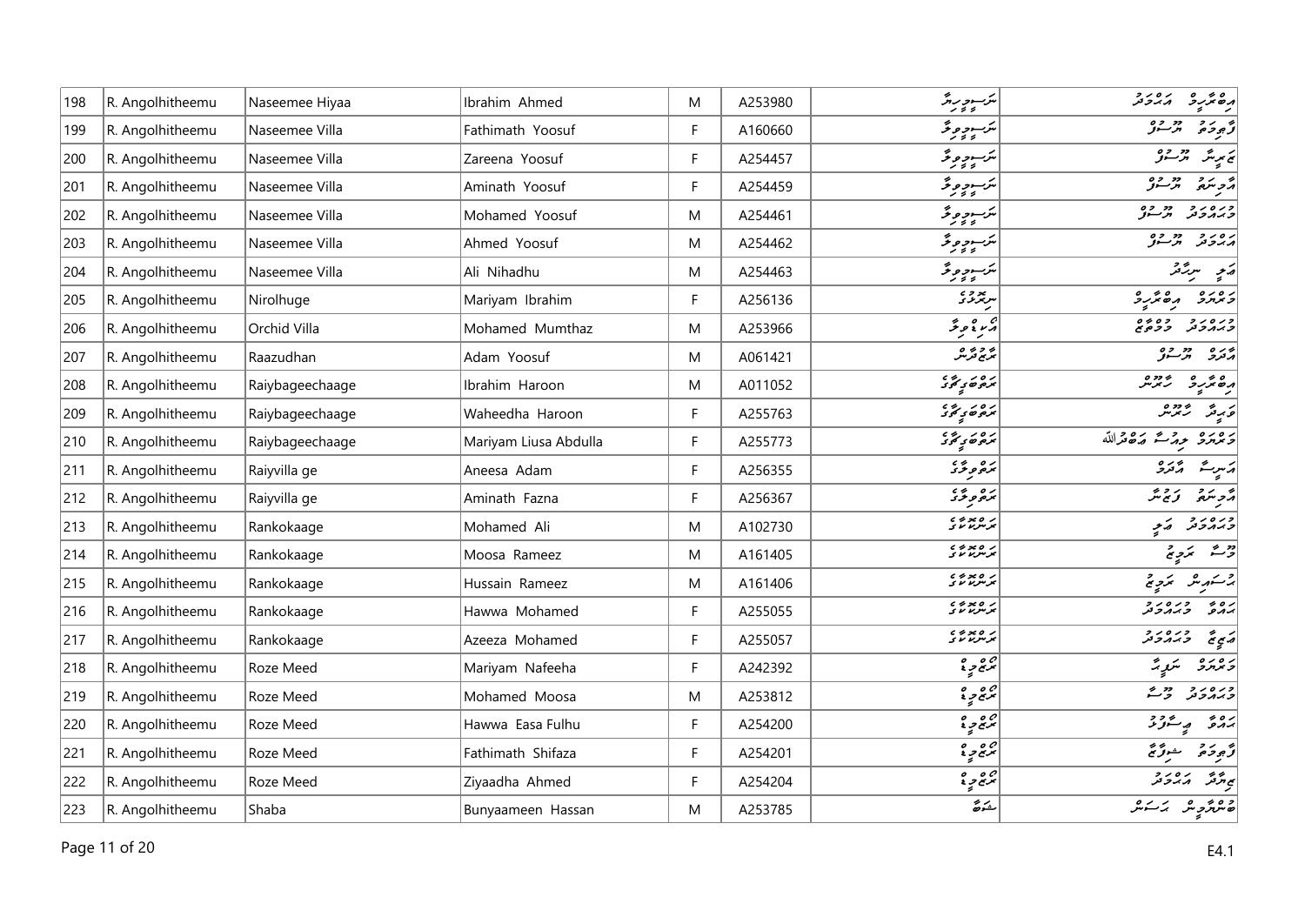| 224 | R. Angolhitheemu | Shaba          | Ali Sadhdhoon          | M  | A412804 | شەھ                                              | ے مردر مر<br>رئمجه                            |
|-----|------------------|----------------|------------------------|----|---------|--------------------------------------------------|-----------------------------------------------|
| 225 | R. Angolhitheemu | Shabnameege    | Hajara Ali             | F. | A256040 | <br>  شەھ سر <sub>ىچە</sub> ئ                    | رَّيْ پُرَ مَرِ                               |
| 226 | R. Angolhitheemu | Shabnameege    | Mohamed Rasheed        | M  | A256041 | ے ک <i>ے سرح ک</i>                               | و ره ر د<br>د بر د د تر<br>ىكەپ تەقر<br>ئە    |
| 227 | R. Angolhitheemu | Shabnameege    | Aishath Inasha         | F  | A256046 | الشَوْهُ مَرْدِ ءِ                               | ۇ مەشىرە<br>مەم<br>ە پەتتى-ئە                 |
| 228 | R. Angolhitheemu | Shabnameege    | Ibrahim Rasheed        | M  | A256047 | ے کا سر <sub>حی</sub> ک                          | ە ھەترىر <sup>ە</sup><br>تزحيفر               |
| 229 | R. Angolhitheemu | Shabnameege    | Moonisa Rasheed        | F  | A256049 | ے ک <i>ے سرچ</i> ک                               |                                               |
| 230 | R. Angolhitheemu | Sosun Villa    | Aminath Reenaa         | F  | A242469 | <u>م يە ئىرو ئ</u> ر                             | أأديتموه بريثر                                |
| 231 | R. Angolhitheemu | Sosun Villa    | Amal Hassan            | F  | A256398 | استمستقرعه                                       | ۇۋۇ بەسكىر                                    |
| 232 | R. Angolhitheemu | Sosunge        | Mohamed Shafeeq        | M  | A161409 | تنكسكرهري                                        | و ر ه ر د<br>تر پر ژ تر<br>ڪورِ ٿو            |
| 233 | R. Angolhitheemu | Sosunge        | Ahmed Shafeeg          | M  | A257608 | بتجر يرهء                                        | رەر ئىرىق                                     |
| 234 | R. Angolhitheemu | Sosunge        | Fathimath Adam         | F  | A257613 | <u>مى ئەيتى ي</u>                                | و څو څخه<br>پور ہ<br>مرتزو                    |
| 235 | R. Angolhitheemu | Sosunge        | Sama Shafeeg           | F  | A257616 | مشر يەر يە                                       | سَرَّ جَمَعٍ وَ                               |
| 236 | R. Angolhitheemu | Sosunge        | Suha Shafeeg           | F  | A257620 | <u>مى ئەيتى ي</u>                                | <u>رم شوره</u>                                |
| 237 | R. Angolhitheemu | Sosunweed      | Ameena Ali Fulhu       | F  | A253254 | $\frac{1}{2}$                                    | ړې پرېږي                                      |
| 238 | R. Angolhitheemu | Sosunweed      | Shaheedha Saeed        | F  | A253258 | $\sqrt[2]{\frac{2}{\sqrt{2}}\frac{1}{\sqrt{2}}}$ | ڪريگر ڪ <i>ھي</i> ٽر                          |
| 239 | R. Angolhitheemu | Sosunweed      | Ali Samih              | M  | A253259 | $\sqrt{2\pi\epsilon}$                            | $2, 5 - 27$                                   |
| 240 | R. Angolhitheemu | Sosunweed      | Adam Saeed             | M  | A253261 | $\overline{\mathcal{E}_{\mathbf{z}}$             | پر ده<br>مرکز<br>سکھ پیٹر                     |
| 241 | R. Angolhitheemu | Sosunweed      | Hussain Samir          | M  | A253264 | استمتعفي                                         | برسكيريثر الشرير                              |
| 242 | R. Angolhitheemu | Thundi         | Fathimath Zuhaira      | F  | A111277 | احوسع                                            | اؤجوذة<br>ح ئەمەمىگە<br>ئ                     |
| 243 | R. Angolhitheemu | Thundi         | Yumna Hussain          | F  | A253292 | اقوسع                                            | وەش ئەسىر                                     |
| 244 | R. Angolhitheemu | Thundi         | Mariyam Hamna          | F  | A371898 | أقوسع                                            | رەرە رەپر                                     |
| 245 | R. Angolhitheemu | <b>Udhares</b> | Fathimath Nisa Mohamed | F  | A242461 | د ر ، م<br>مرمرسه                                | وتجوده سرك وبرورد                             |
| 246 | R. Angolhitheemu | Udhares        | Aminath Aanisa Mohamed | F  | A242463 | ەزىر ئە                                          | הכית היישה כמהכת                              |
| 247 | R. Angolhitheemu | <b>Udhares</b> | Zulfa Mohamed          | F  | A256385 | د ري ه<br>مرمرسه                                 | و رە ر د<br>تر پر تر تر<br>ج بحر تو<br>سخ فرق |
| 248 | R. Angolhitheemu | Uduvilaage     | Ahmed Yoosuf           | M  | A056269 | د د په په<br>مرغونه                              | גם ג' כב פס<br>הגב <i>ה' ת' –</i> וצ          |
| 249 | R. Angolhitheemu | Uduvilaage     | Abdul Basith Ahmed     | M  | A242505 | د د په په<br>مرغونه                              | נסכם ב- נסנב<br>גםנק <i>בם – הגב</i> נג       |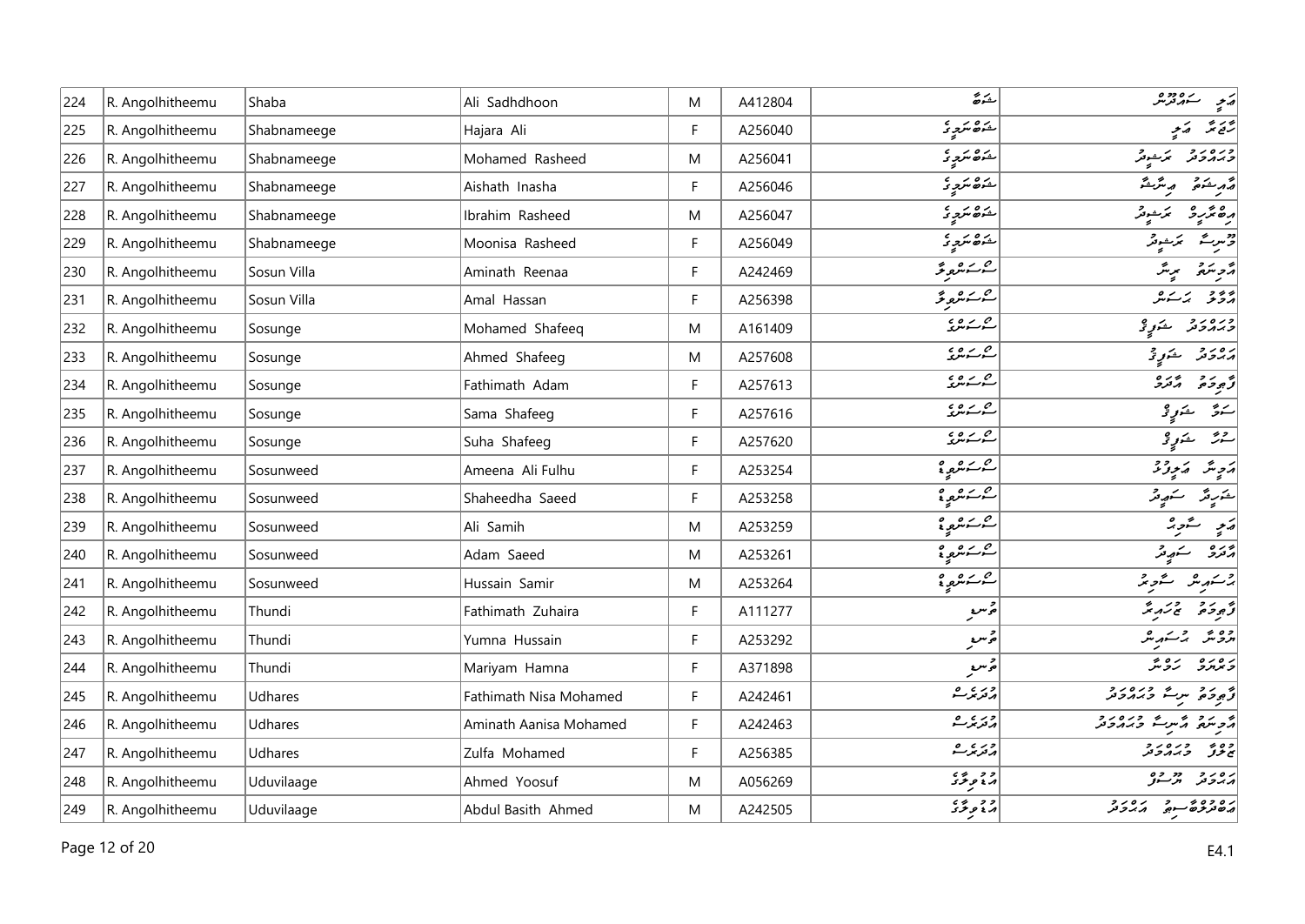| 250 | R. Angolhitheemu | Uduvilaage         | Fariyal Hussain       | F.        | A256374 | د د په په<br>مروغ د                    | أق. يركز فر المريكر                    |
|-----|------------------|--------------------|-----------------------|-----------|---------|----------------------------------------|----------------------------------------|
| 251 | R. Angolhitheemu | Uduvilaage         | Fathimath Sahula      | F.        | A256380 | لرة ويحمز                              | ا توجو څو<br>سترترى                    |
| 252 | R. Angolhitheemu | Unimaage           | Asiya Abdulla         | F         | A253774 | پر سرچ <sup>ي</sup>                    | الحج سەدىگە<br>يەھ قراللە              |
| 253 | R. Angolhitheemu | Unimaage           | Aminath Abdulla       | F         | A253777 | ج سرچ <sup>ي</sup>                     | مُحرَّسَةً مَصْحَراللَّه               |
| 254 | R. Angolhitheemu | Vaijeheyge         | Mohamed Moosa         | M         | A058208 | ر<br>  تو پر قرم تر ت                  | وره دو دور<br>وسه                      |
| 255 | R. Angolhitheemu | Vaijeheyge         | Hassan Irufan         | M         | A242394 | ر مری دی<br>  تر مرگ                   | ئەسەھرىسى ھەيجرىتىلە                   |
| 256 | R. Angolhitheemu | Veenus             | Yoosuf Yaamin Mohamed | M         | A242428 | ءِ سَرَتْہ                             | ו כם הצבית כמחכת<br>העינוך הצבית כמחכת |
| 257 | R. Angolhitheemu | Veenus             | Mashitha Hassan       | F         | A253787 | ءِ سَرَتْہ                             | ۇخىم ئەسكىر                            |
| 258 | R. Angolhitheemu | Vilares            | Ibrahim Fikree        | M         | A012241 | ە ئەبۇر شە                             | ا دەنئەر ۋ<br>و بر تنویه               |
| 259 | R. Angolhitheemu | Vilares            | Fathimath Rasheedha   | F         | A082569 | ە ئەبۇر شە                             | وَجوحر مَم يَكِ يَمْرُ                 |
|     | R. Kandholhudhoo |                    |                       |           |         |                                        |                                        |
| 260 | R. Kandholhudhoo | Dhiggaagasdhoshuge | Aishath Humeizaa      | F         | A241212 | ہ رہ برے بر و ہ<br>توہر تر کی سسوتو رو | و المستحق المتحرم من                   |
|     | S. Hithadhoo     |                    |                       |           |         |                                        |                                        |
| 261 | S. Hithadhoo     | Alfa               | Mohamed Shaheem       | M         | A105606 | ره و                                   | ورەرو ئىرو                             |
| 262 | S. Hithadhoo     | Binmaage           | Ali Habeeb            | M         | A046112 | ە ئىرى <i>ج</i> ي                      | $rac{2}{2}$                            |
|     | S. Maradhoo      |                    |                       |           |         |                                        |                                        |
| 263 | S. Maradhoo      | Hiya               | Ali Akbar Saeed       | ${\sf M}$ | A017670 | ىرىتر                                  | أيزم أيره كالمحتمد سكرما               |
|     | Th. Madifushi    |                    |                       |           |         |                                        |                                        |
| 264 | Th. Madifushi    | Huvandhumaage      | Aminath Izna          | F         | A247608 | ور سروره د<br>ره سربرو د               | ۇ جە ئىرى <i>م</i><br>ەرىج ئىگر        |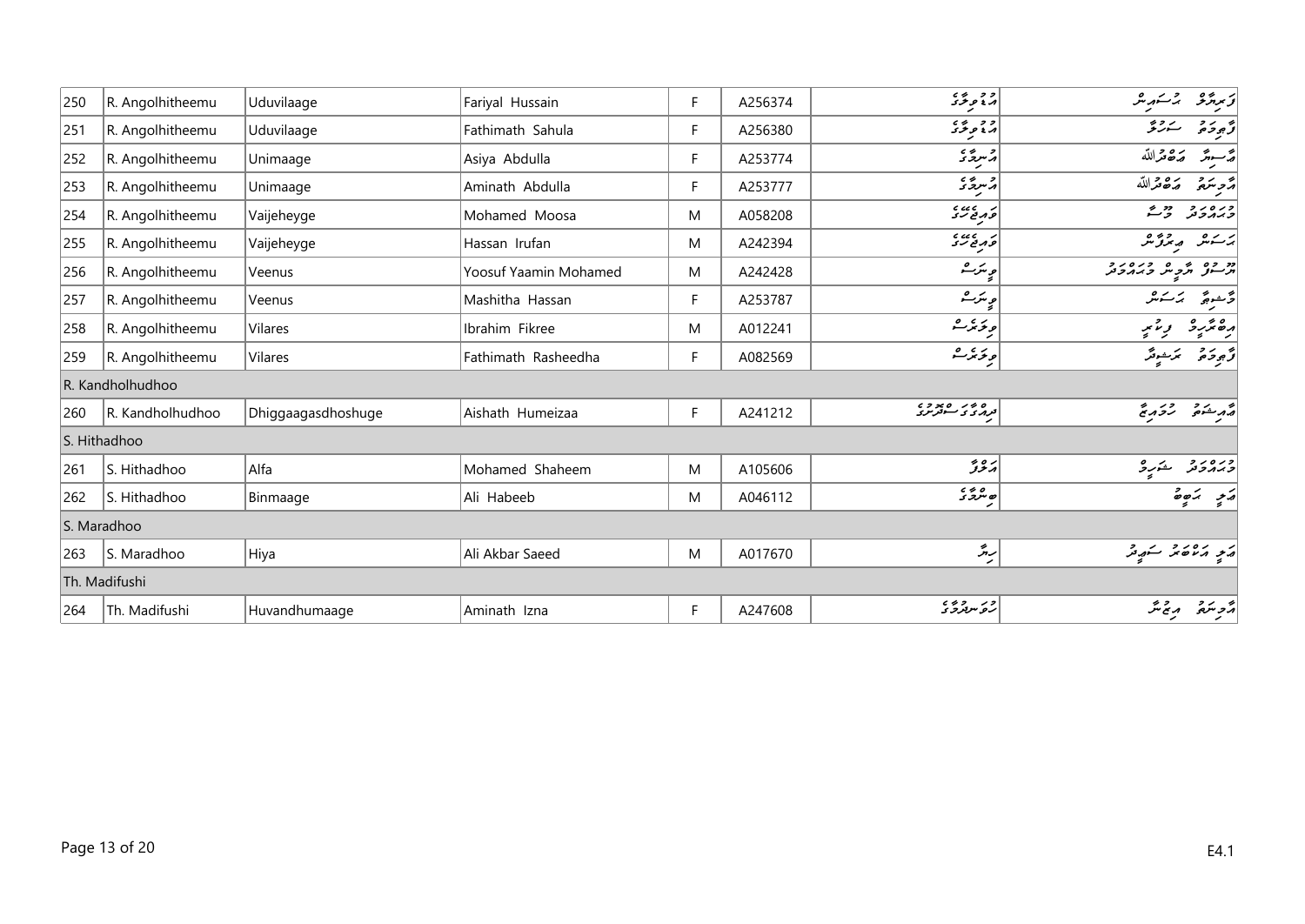## *w7qAn8m? sCw7mRo>u; wEw7mRw;sBo<*

| ' مرمر | 'يئرىثر: |
|--------|----------|
|        |          |
|        |          |
|        |          |

## *w7q9r@w7m> sCw7qHtFoFw7s; mAm=q7 w7qHtFoFw7s;*

| ىر تە | $\mathcal{O} \times$<br>$\sim$ | $\sim$<br>. . | لترنثر |
|-------|--------------------------------|---------------|--------|
|       |                                |               |        |
|       |                                |               |        |
|       |                                |               |        |

| $\frac{2}{n}$ | $^{\circ}$ | $\frac{2}{n}$ | $^{\circ}$<br>سرسر. |
|---------------|------------|---------------|---------------------|
|               |            |               |                     |
|               |            |               |                     |
|               |            |               |                     |

| ىرتىر: | 。<br>سر سر | .,<br>مرسر |
|--------|------------|------------|
|        |            |            |
|        |            |            |
|        |            |            |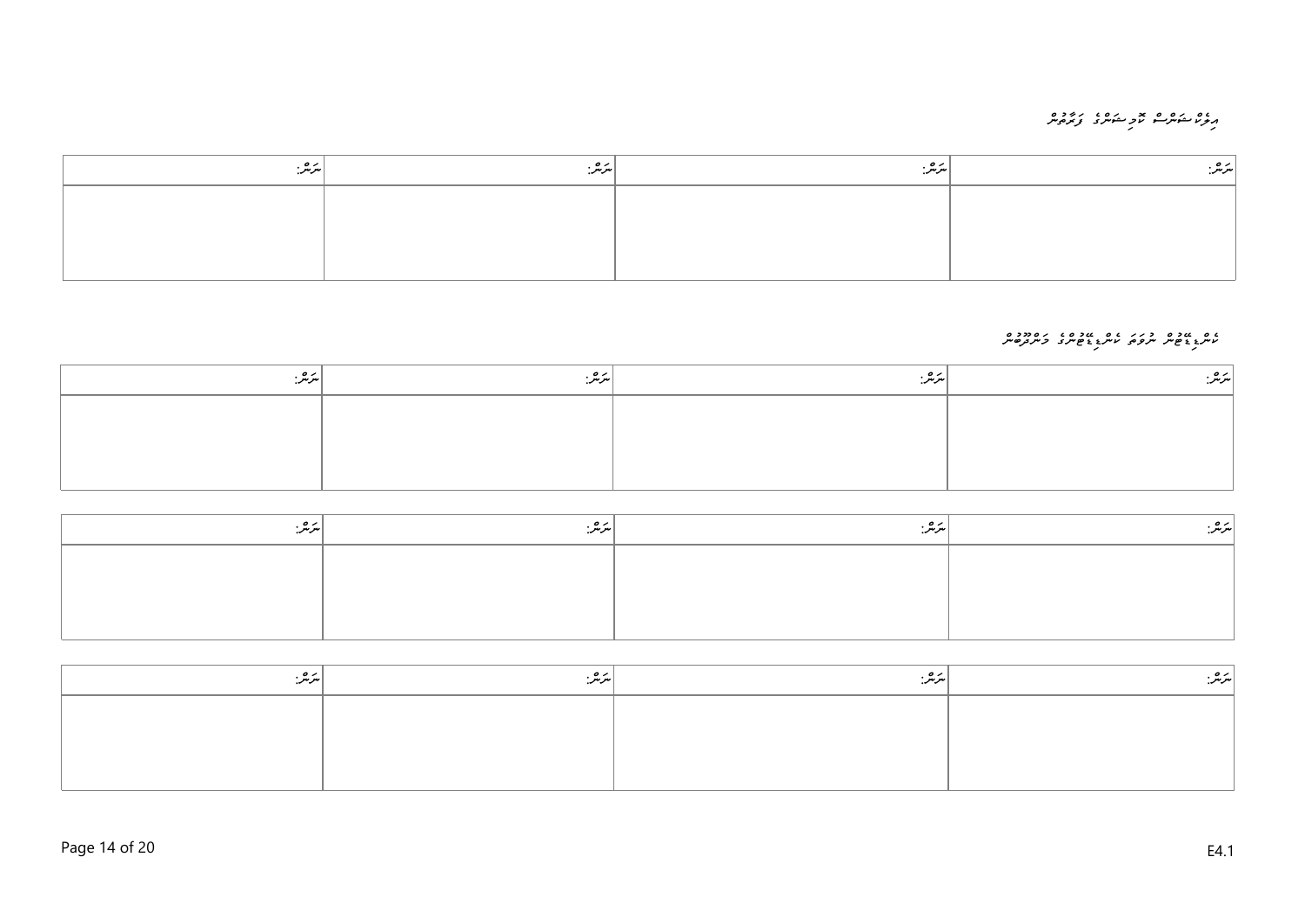| يزهر | $^{\circ}$ | ىئرىتر: |  |
|------|------------|---------|--|
|      |            |         |  |
|      |            |         |  |
|      |            |         |  |

| متريثر به | 。<br>'سرسر'۔ | يتزيترا | سرسر |
|-----------|--------------|---------|------|
|           |              |         |      |
|           |              |         |      |
|           |              |         |      |

| ىئرىتر. | $\sim$ | ا بر هه. | لىرىش |
|---------|--------|----------|-------|
|         |        |          |       |
|         |        |          |       |
|         |        |          |       |

| 。<br>مرس. | $\overline{\phantom{a}}$<br>مر سر | يتريثر |
|-----------|-----------------------------------|--------|
|           |                                   |        |
|           |                                   |        |
|           |                                   |        |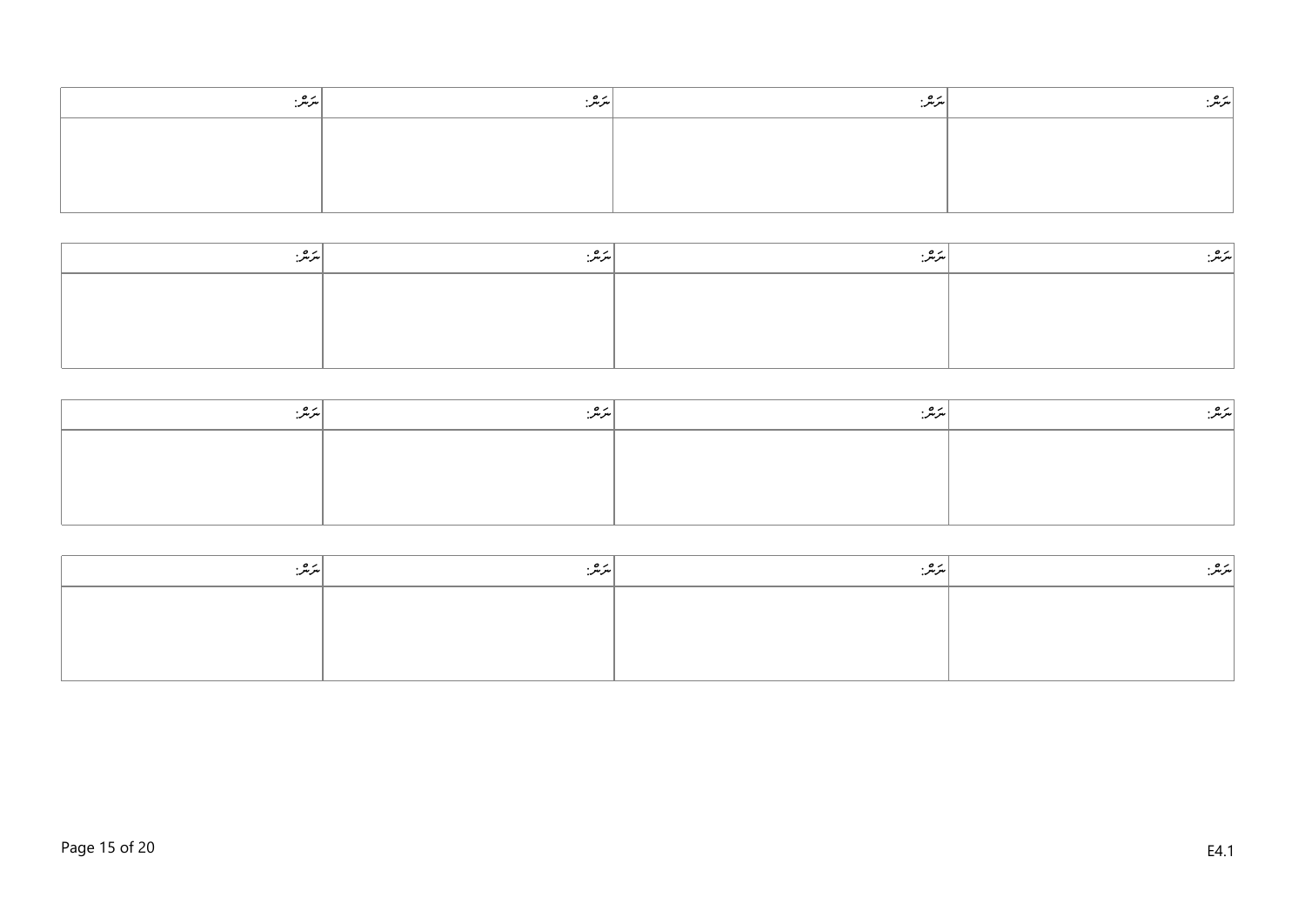| ير هو . | $\overline{\phantom{a}}$ | يرمر | اير هنه. |
|---------|--------------------------|------|----------|
|         |                          |      |          |
|         |                          |      |          |
|         |                          |      |          |

| ىر تىر: | $\circ$ $\sim$<br>" سرسر . | يترمير | o . |
|---------|----------------------------|--------|-----|
|         |                            |        |     |
|         |                            |        |     |
|         |                            |        |     |

| 'تترنثر: | 。<br>,,,, |  |
|----------|-----------|--|
|          |           |  |
|          |           |  |
|          |           |  |

|  | . ه |
|--|-----|
|  |     |
|  |     |
|  |     |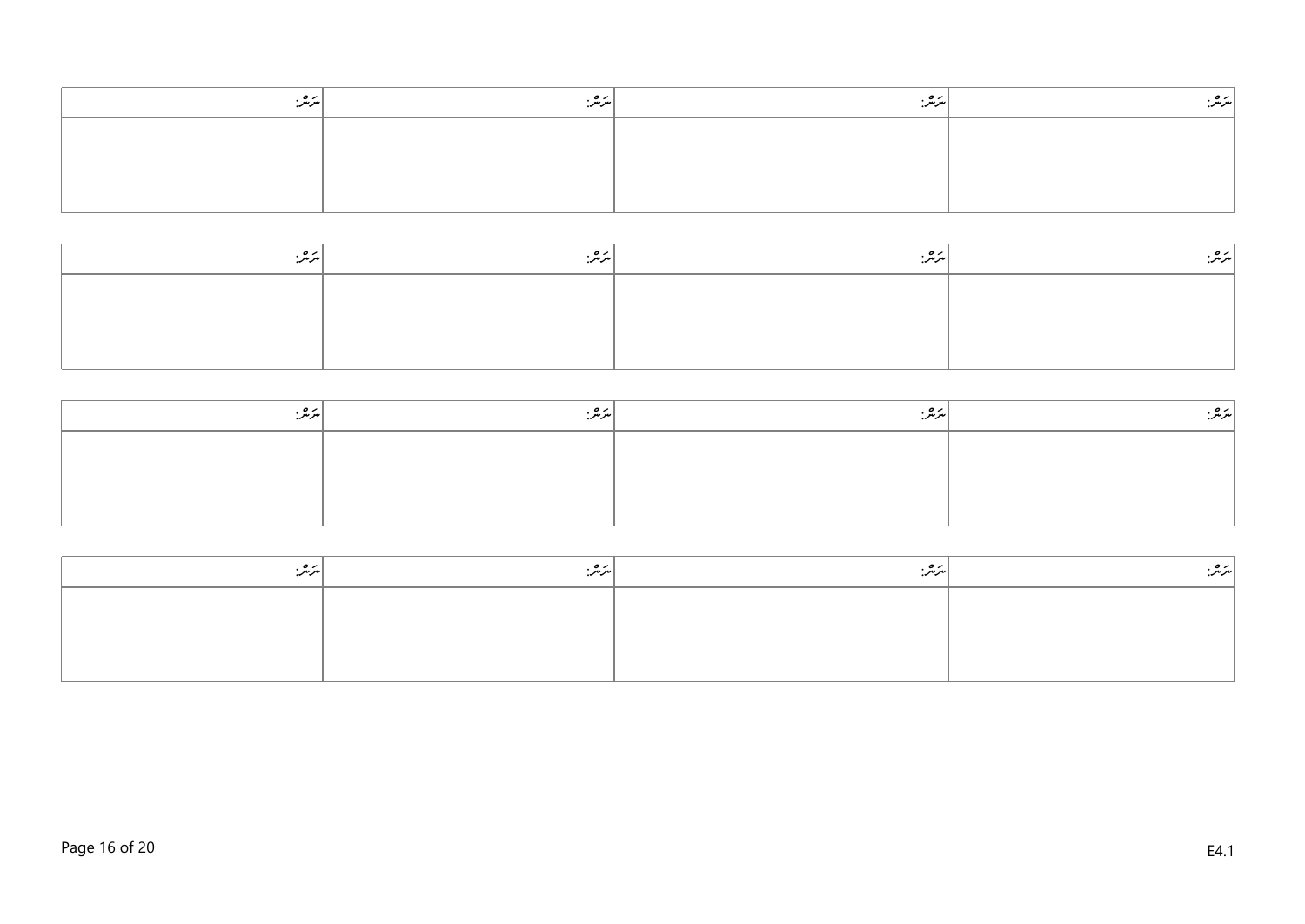| ير هو . | $\overline{\phantom{a}}$ | يرمر | اير هنه. |
|---------|--------------------------|------|----------|
|         |                          |      |          |
|         |                          |      |          |
|         |                          |      |          |

| ىبرىر. | $\sim$<br>ا سرسر . | يئرمثر | o . |
|--------|--------------------|--------|-----|
|        |                    |        |     |
|        |                    |        |     |
|        |                    |        |     |

| الترنثر: | ' مرتكز: | الترنثر: | .,<br>سرسر. |
|----------|----------|----------|-------------|
|          |          |          |             |
|          |          |          |             |
|          |          |          |             |

|  | . ه |
|--|-----|
|  |     |
|  |     |
|  |     |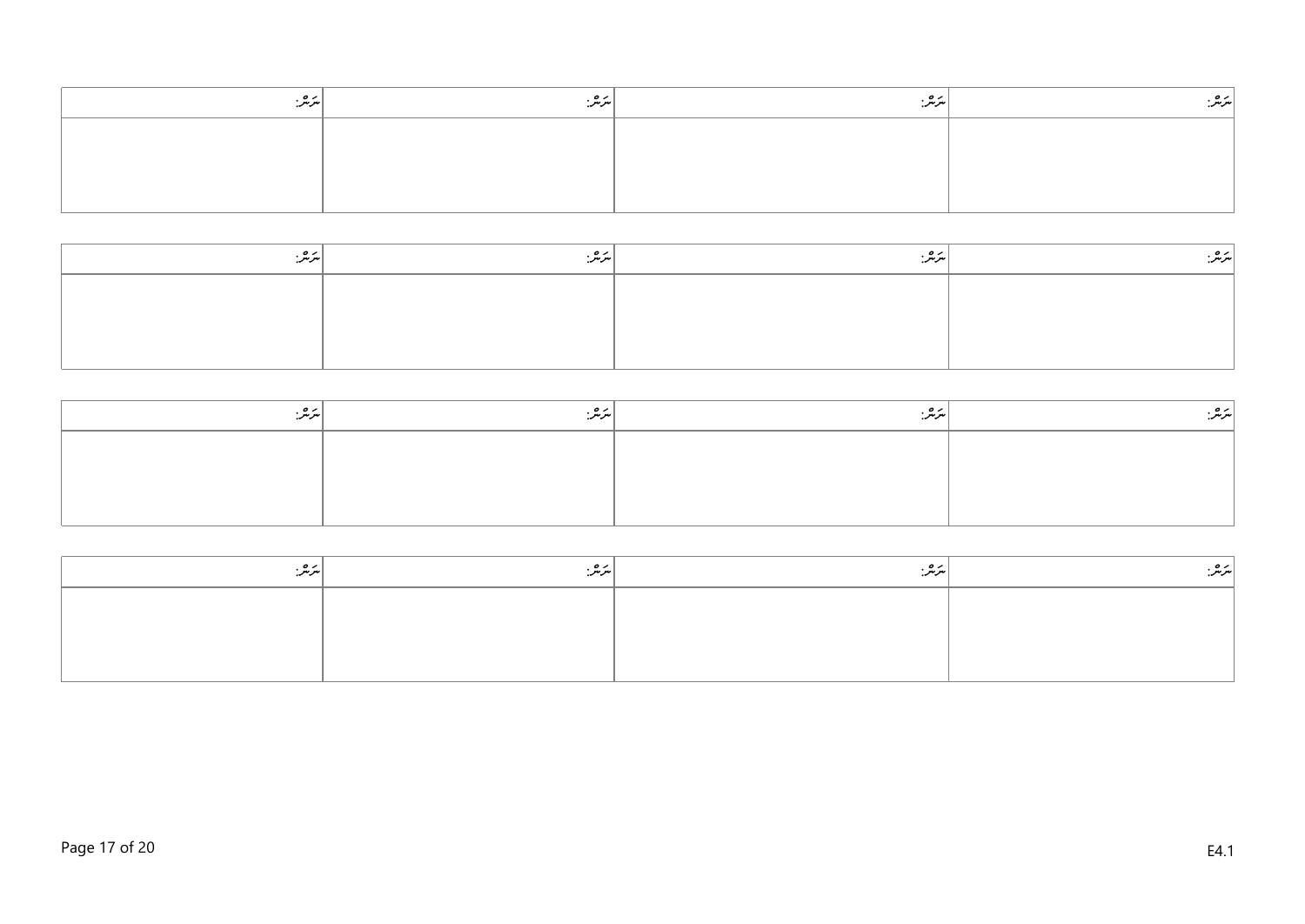| $\cdot$ | 。 | $\frac{\circ}{\cdot}$ | $\sim$<br>سرسر |
|---------|---|-----------------------|----------------|
|         |   |                       |                |
|         |   |                       |                |
|         |   |                       |                |

| يريثن | ' سرسر . |  |
|-------|----------|--|
|       |          |  |
|       |          |  |
|       |          |  |

| بر ه | . ه | $\sim$<br>سرسر |  |
|------|-----|----------------|--|
|      |     |                |  |
|      |     |                |  |
|      |     |                |  |

| 。<br>. س | ىرىىر |  |
|----------|-------|--|
|          |       |  |
|          |       |  |
|          |       |  |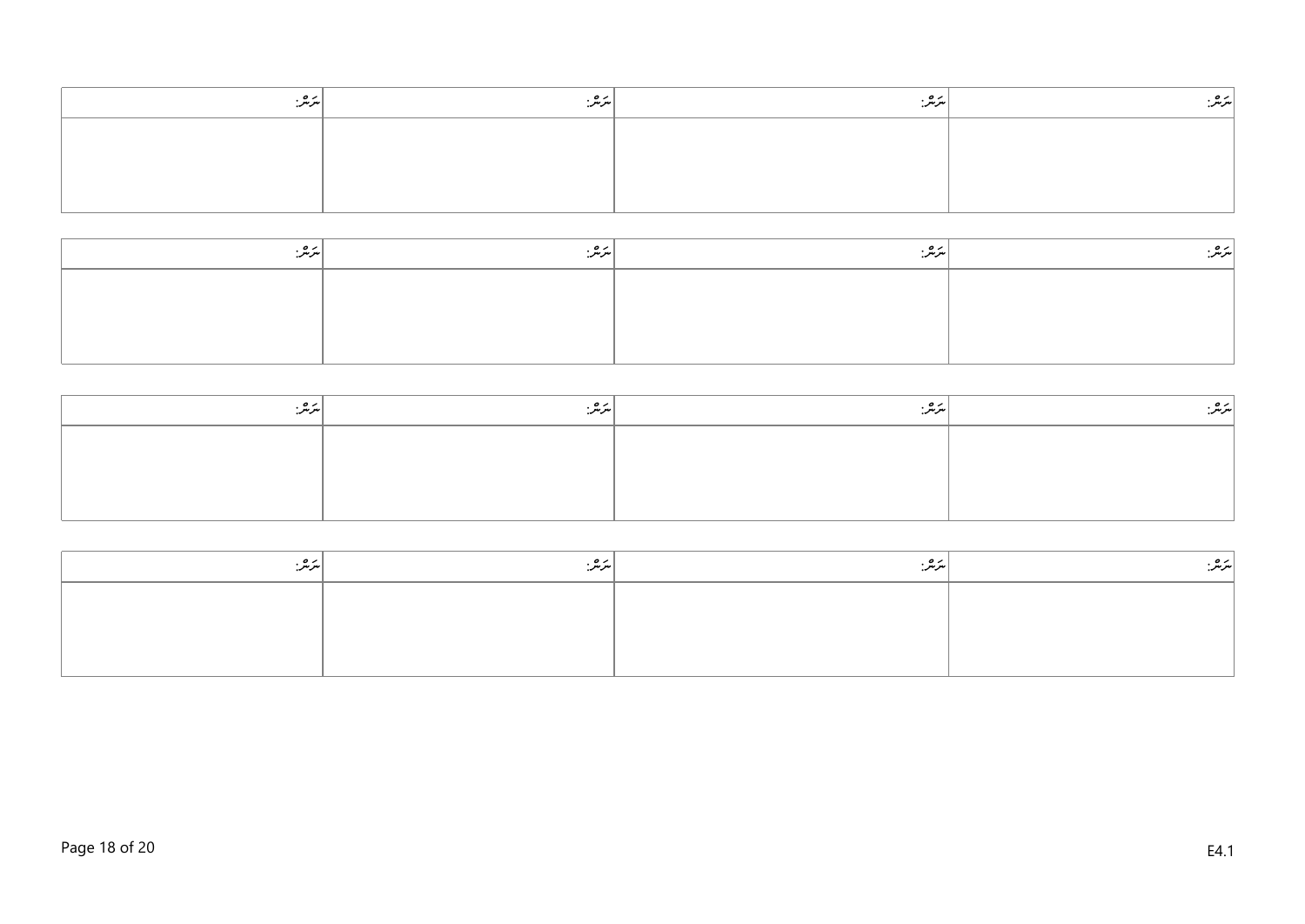| ير هو . | $\overline{\phantom{a}}$ | يرمر | اير هنه. |
|---------|--------------------------|------|----------|
|         |                          |      |          |
|         |                          |      |          |
|         |                          |      |          |

| ىر تىر: | $\circ$ $\sim$<br>" سرسر . | يترمير | o . |
|---------|----------------------------|--------|-----|
|         |                            |        |     |
|         |                            |        |     |
|         |                            |        |     |

| انترنثر: | ر ه |  |
|----------|-----|--|
|          |     |  |
|          |     |  |
|          |     |  |

|  | . ه |
|--|-----|
|  |     |
|  |     |
|  |     |